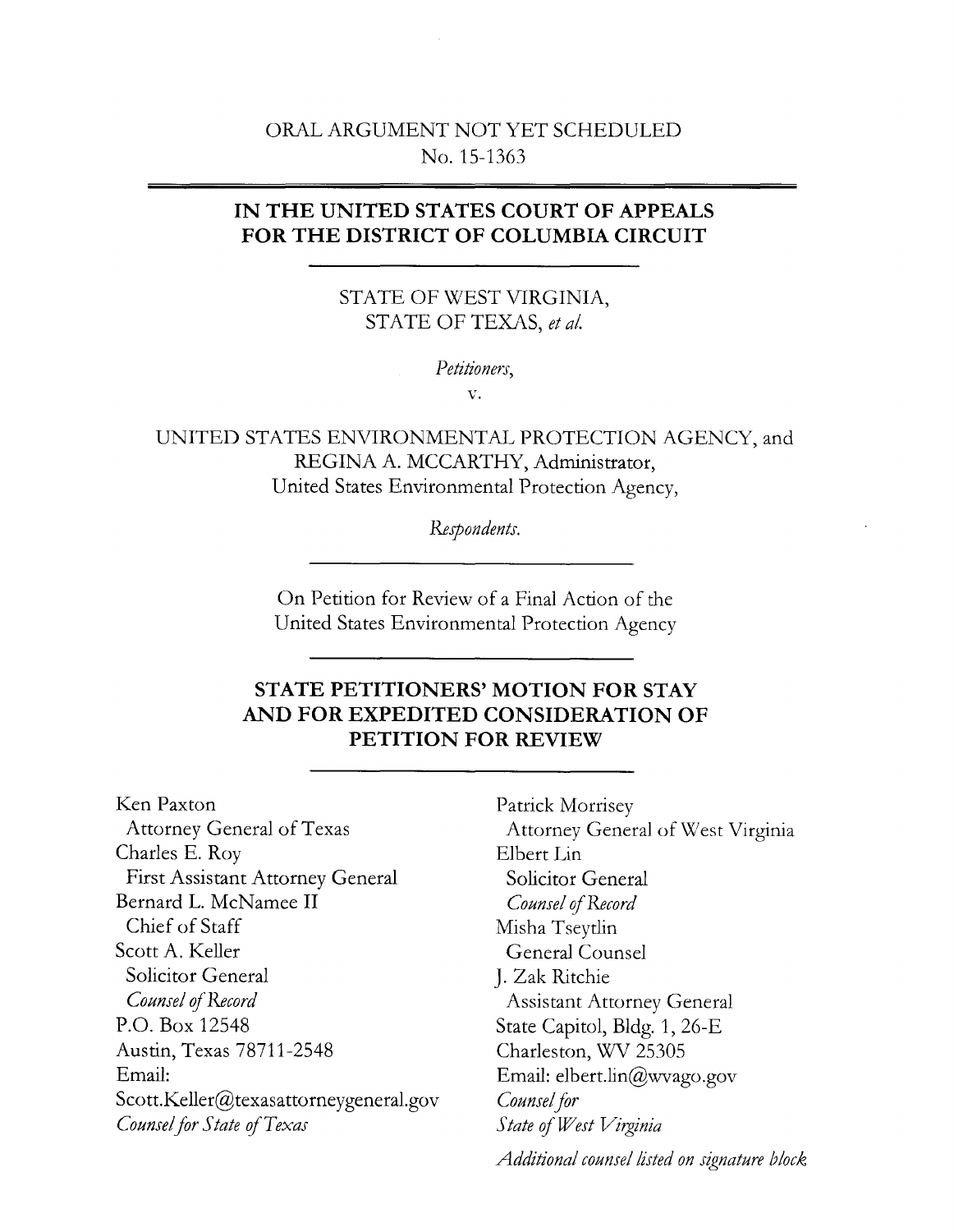#### **CERTIFICATE AS TO PARTIES AND AMICI**

Pursuant to D.C. Circuit Rule 18, Petitioners state as follows:

#### **Parties and Amici:**

Petitioners include the States of West Virginia, Texas, Alabama, Arkansas, Colorado, Florida, Georgia, Indiana, Kansas, Louisiana, Missouri, Montana, Nebraska, New Jersey, Ohio, South Carolina, South Dakota, Utah, Wisconsin, \Vyoming, arid the Commonwealth of Kentucky, the Arizona Corporation Commission, the State of Louisiana Department of Environmental Quality, the State of North Carolina Department of Environmental Quality, and Attorney General Bill Schuette on behalf of the People of Michigan. Respondents include the United States Environmental Protection Agency and Regina A. McCarthy, Administrator, United States Environmental Protection Agency. There are no intervenors or amici at this time.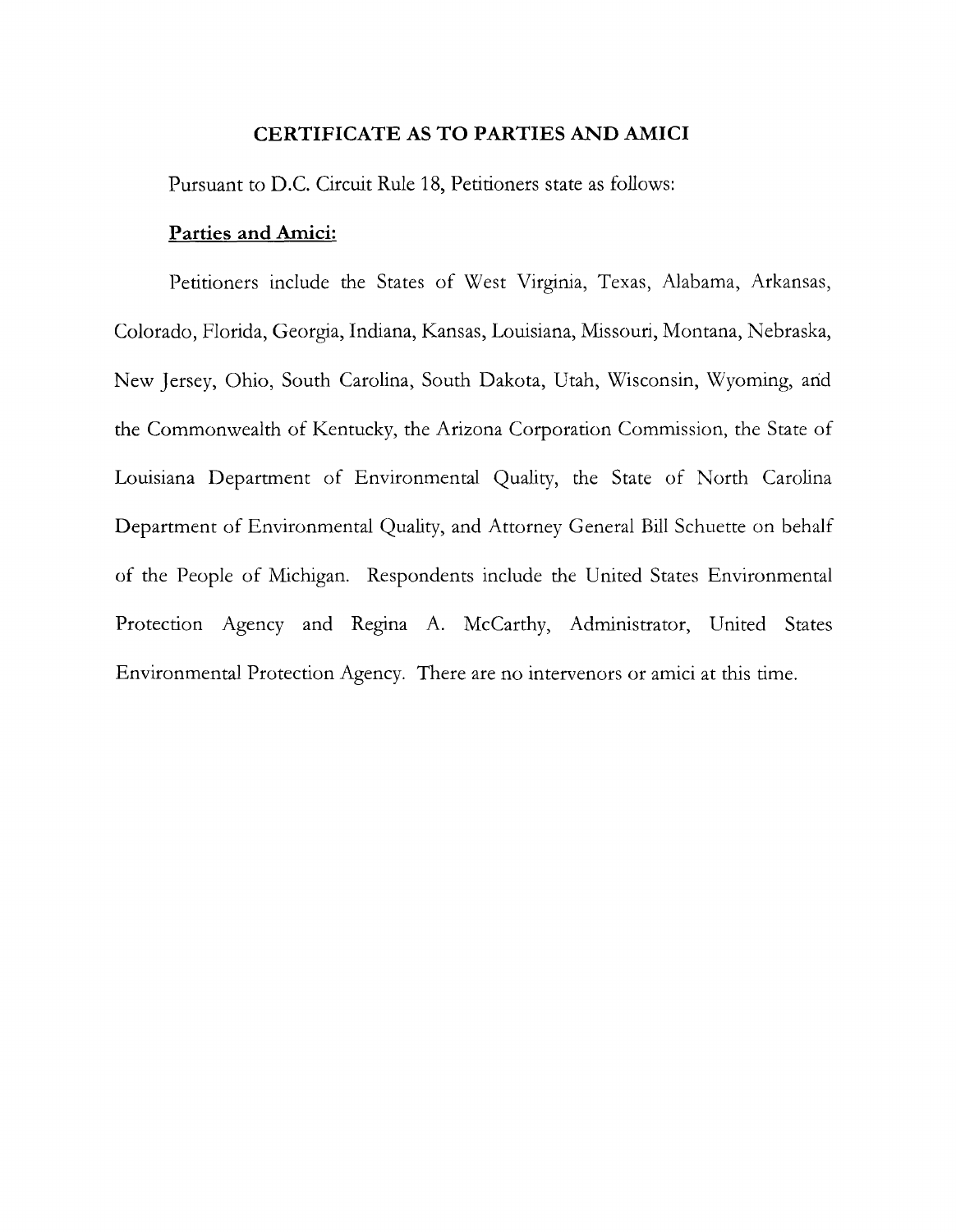# **TABLE OF CONTENTS**

| Ι.                                                                         |
|----------------------------------------------------------------------------|
|                                                                            |
|                                                                            |
|                                                                            |
| Section 111(d) Does Not Authorize EPA To Force The States To<br>A.         |
| B.                                                                         |
|                                                                            |
| III. The Balance Of Harms And The Public Interest Strongly Favor A Stay 19 |
|                                                                            |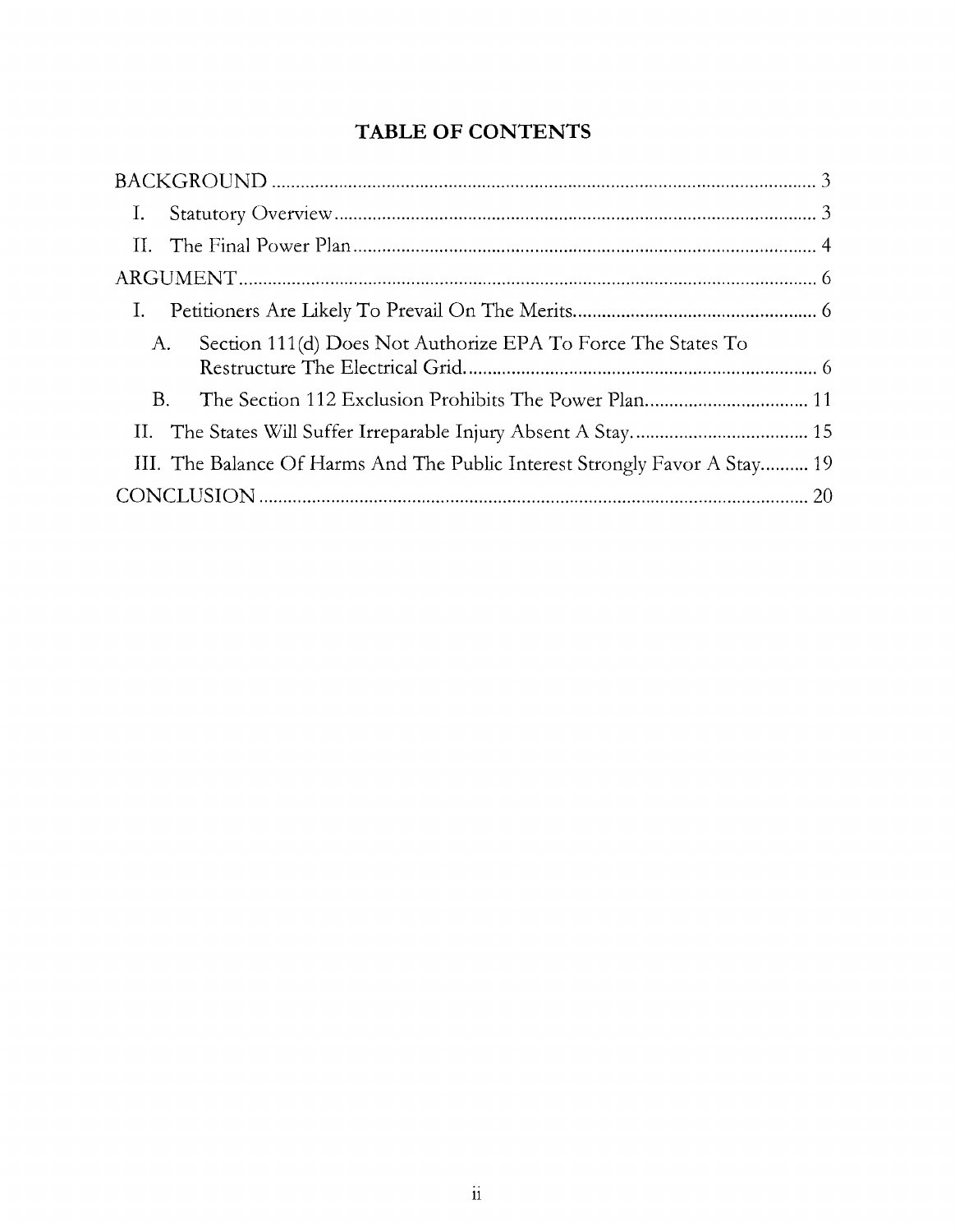# TABLE OF AUTHORITIES

 $\label{eq:2.1} \frac{1}{\sqrt{2\pi}}\int_{0}^{\infty}\frac{1}{\sqrt{2\pi}}\left(\frac{1}{\sqrt{2\pi}}\right)^{2}d\mu.$ 

# $\frac{Cases}{100}$

| <u>Cases</u>                                                              |
|---------------------------------------------------------------------------|
| Alfred L. Snapp & Son, Inc. v. Puerto Rico,                               |
|                                                                           |
| Am. Elec. Power Co., Inc. v. Connecticut,                                 |
|                                                                           |
| Am. Petroleum Inst. v. SEC,                                               |
|                                                                           |
| Am. Pub. Gas Ass'n v. Fed. Power Comm'n,                                  |
|                                                                           |
| Ark. Elec. Coop. Corp. v. Ark. Pub. Serv. Comm'n,                         |
|                                                                           |
| Cobell v. Kempthorne,                                                     |
|                                                                           |
| FDA v. Brown & Williamson Tobacco Corp.,                                  |
|                                                                           |
| Gregory v. Ashcroft,                                                      |
|                                                                           |
| * In re EPA, Nos. 15-3799/3822/3853/3887, -- F.3d --, --, 2015 WL 5893814 |
|                                                                           |
| Jacksonville Port Auth. v. Adams,                                         |
|                                                                           |
| Kansas v. United States,                                                  |
|                                                                           |
| King v. Burwell,                                                          |
|                                                                           |
| Michigan v. EPA,                                                          |
|                                                                           |
| * New Jersey v. EPA,                                                      |
|                                                                           |
| New Motor Vehicle Bd. of Calif. v. Orrin W. Fox Co.,                      |
| 434 U.S. 1345 (1977)                                                      |
| Odebrecht Constr., Inc. v. Sec'y, Fla. Dep't of Transp.,                  |
|                                                                           |
| Pac. Gas & Elec. Co. v. State Energy Res. Conservation & Dev. Comm'n,     |
|                                                                           |
| SEC v. Chenery Corp.,                                                     |
|                                                                           |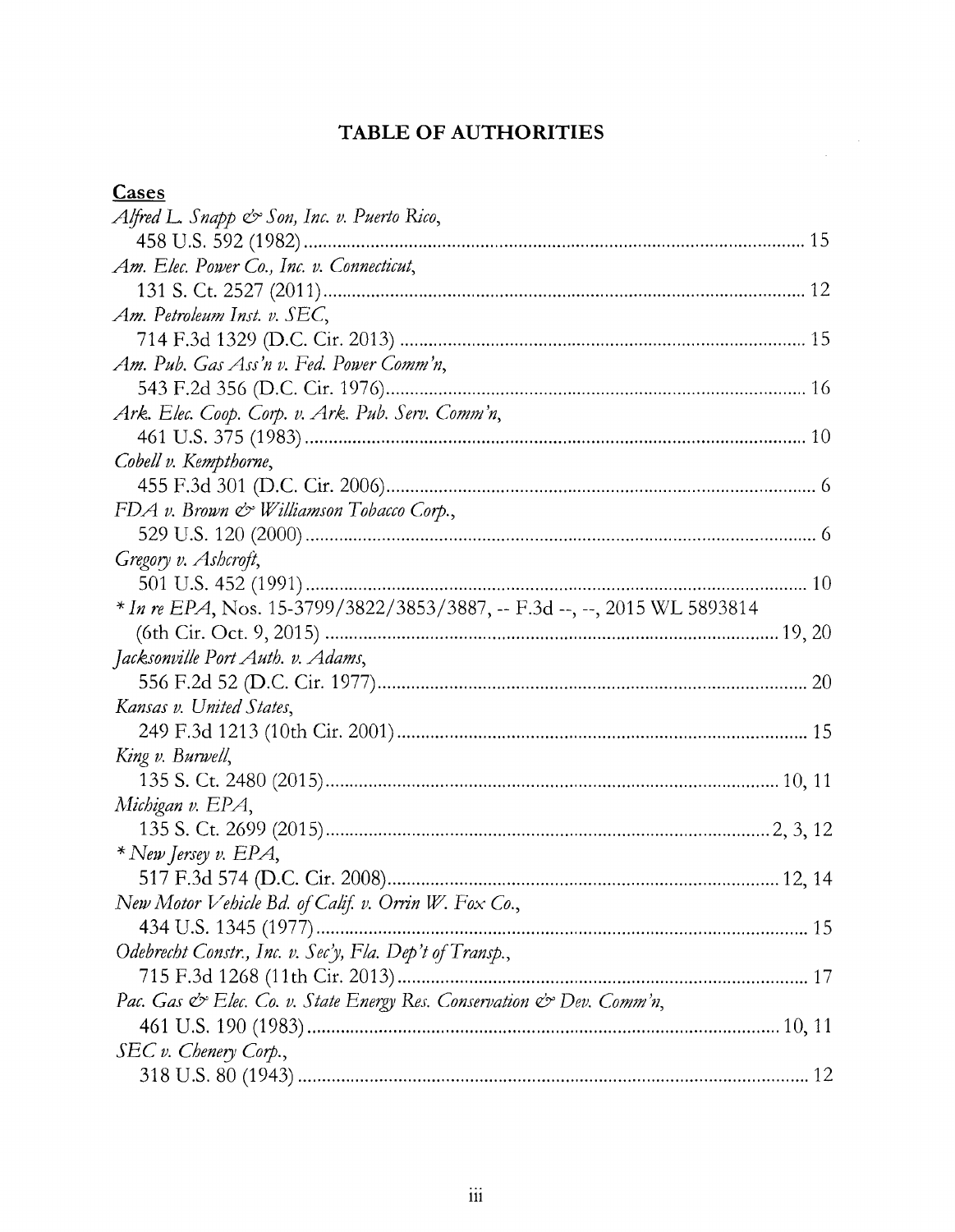| Sierra Club v. Costle,                                                       |
|------------------------------------------------------------------------------|
|                                                                              |
| Thunder Basin Coal Co. v. Reich,                                             |
|                                                                              |
| Union Elec. Co v. EPA,                                                       |
|                                                                              |
| * Util. Air. Regulatory Grp. v. EPA,                                         |
|                                                                              |
| Wash. Metro. Area Transit Comm'n v. Holiday Tours, Inc.,                     |
|                                                                              |
| <b>Statutes</b>                                                              |
|                                                                              |
|                                                                              |
|                                                                              |
|                                                                              |
| <b>Regulations</b>                                                           |
|                                                                              |
|                                                                              |
|                                                                              |
|                                                                              |
|                                                                              |
| <b>Other Authorities</b>                                                     |
| Clean Air Act Amendments of 1970, Pub. L. No. 91-604, 84 Stat. 1676 (1970) 3 |
|                                                                              |
| EPA, Air Emissions from Municipal Solid Waste Landfills,                     |
|                                                                              |
|                                                                              |
|                                                                              |
|                                                                              |
|                                                                              |

\* Authorities upon which we chiefly rely are marked with asterisks.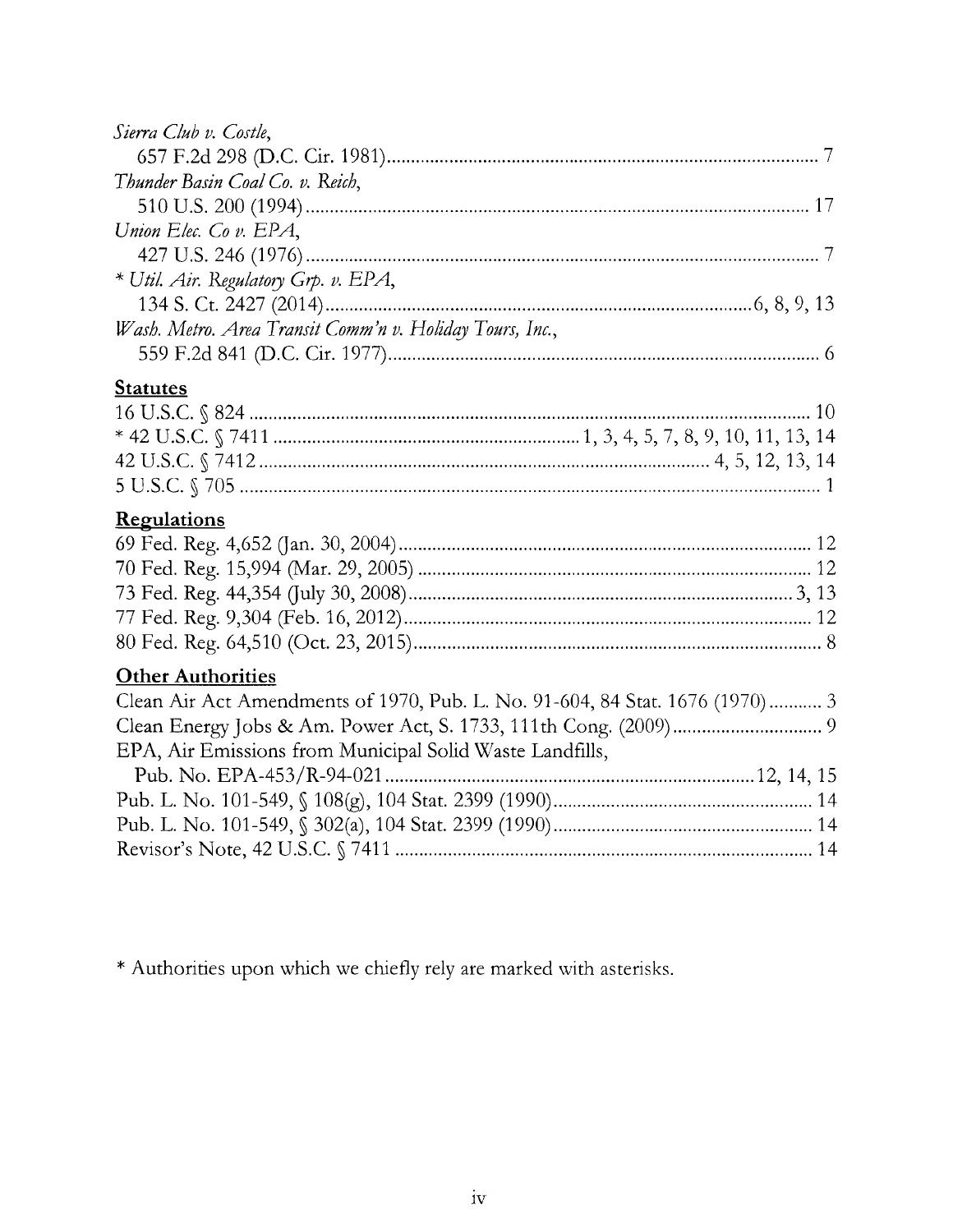# **GLOSSARY**

| Act (or CAA) | Clean Air Act                                                                                                                                      |
|--------------|----------------------------------------------------------------------------------------------------------------------------------------------------|
| <b>BSER</b>  | Best system of emission reduction                                                                                                                  |
| EPA          | United States Environmental Protection Agency                                                                                                      |
| <b>FERC</b>  | Federal Energy Regulatory Commission                                                                                                               |
| <b>FPA</b>   | Federal Power Act                                                                                                                                  |
| <b>MWh</b>   | Megawatt hour                                                                                                                                      |
| Power Plan   | Carbon Pollution Emission Guidelines for Existing<br>Stationary Sources: Electric Utility Generating Units, 80<br>Fed. Reg. 64,662 (Oct. 23, 2015) |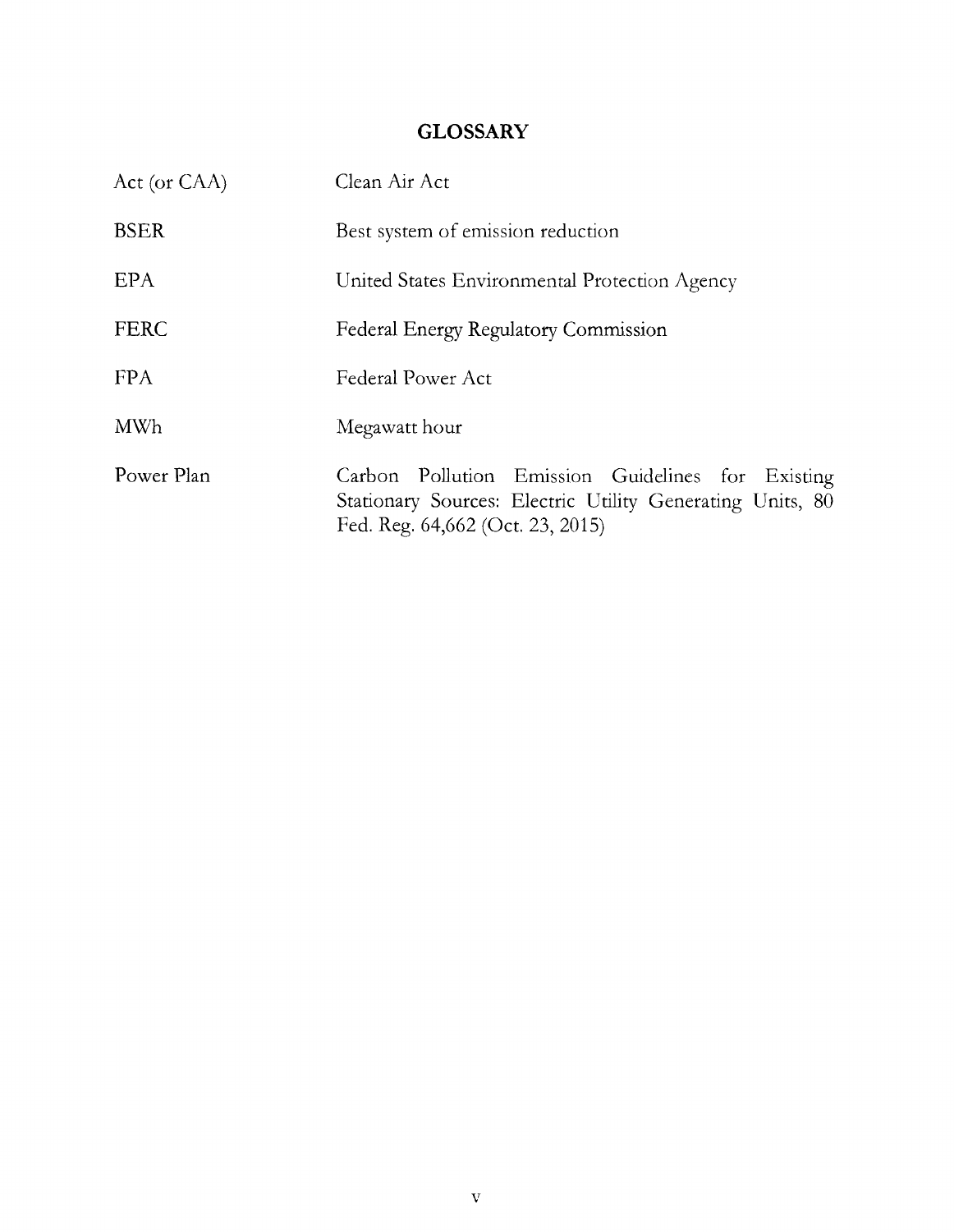This Court should issue a stay, and expedite consideration of the Petition For Review,<sup>1</sup> because the States are being immediately and irreparably harmed by EPA's illegal effort to force States to reorder their electrical generation systems.<sup>2</sup>

This case involves an unprecedented, unlawful attempt by an environmental regulator to reorganize the nation's energy grid. Relying on a rarely used section of the Clean Air Act ("CAA"), 42 U.S.C.  $\sqrt{}$  7411(d), EPA has adopted a final rule, 80 Fed. Reg. 64,662 (Oct. 23, 2015) (the "Power Plan"), that will "transfor[m] ... the domestic energy industry."3 The Power Plan rests on EPA's claim that it may disfavor and phase out certain kinds of energy generation, and force the States to reorganize how they produce, transmit, and consume electricity. But as an environmental regulator, EPA has vastly overstepped its authority by seeking to pick winners and losers in the energy field, and then requiring the States to take part in this unlawful regime. Further, EPA lacks expertise in regulating the energy grid, an area that is primarily the responsibility of the States and, to a more limited extent, the Federal Energy Regulatory Commission ("PERC").

<sup>&</sup>lt;sup>1</sup> The States respectfully request an expedited briefing schedule that would allow oral argument to take place in Spring 2016, before the end of this Court's term.

 $2$  On August 5 and 20, 2015, several of the States filed applications with EPA asking for an immediate stay of the Rule, under 5 U.S.C. § 705. EPA informed some States that the agency would not be granting the relief requested. On September 9, 2015, this Court denied several States' petition under the All Writs Act for a stay before publication of the Power Plan in the Federal Register. No. 15-1277, ECF 1572185. The States have informed EPA's counsel by telephone about the present motion. <sup>3</sup> White House Factsheet, Exh. B at 1.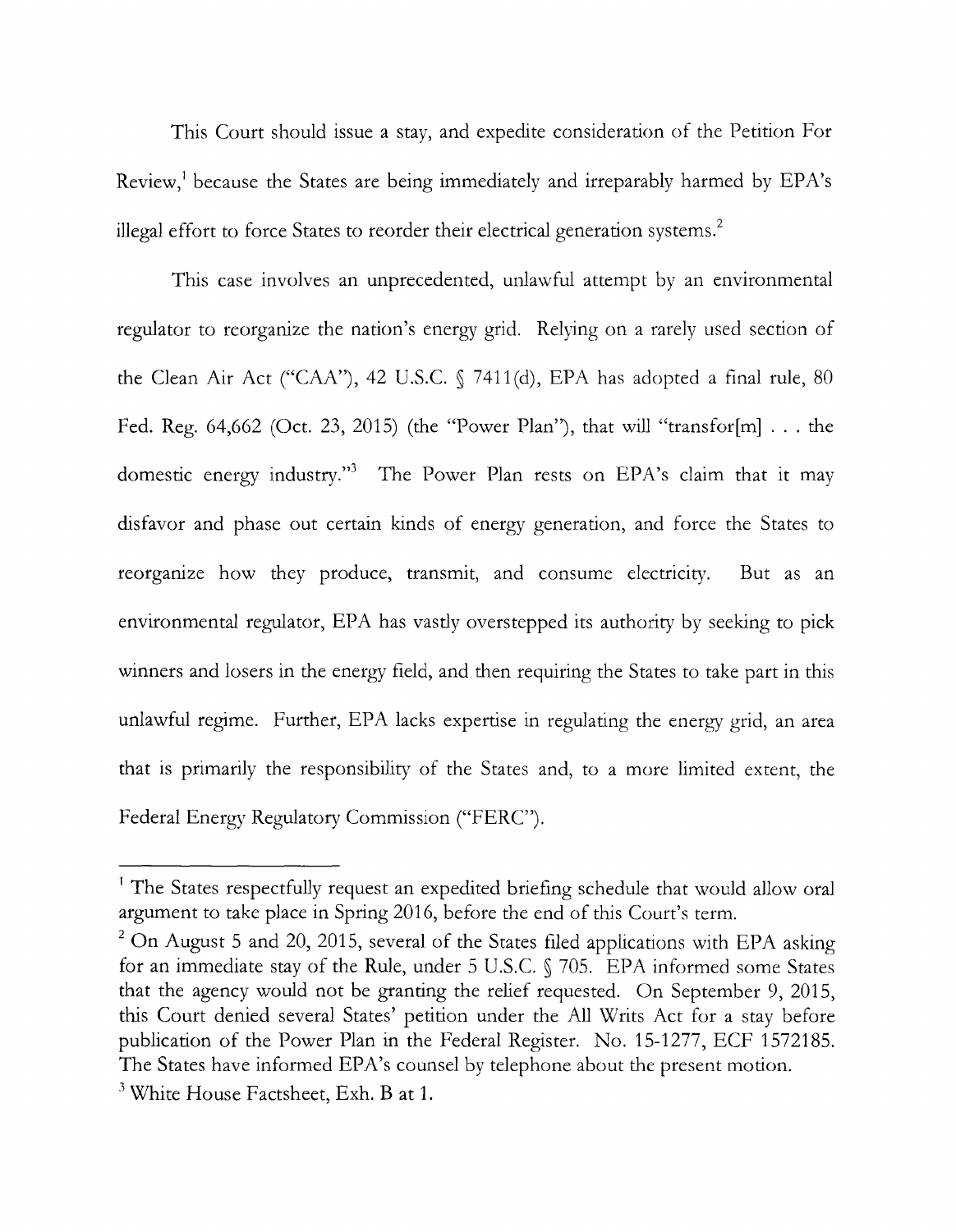In addition to exceeding its authority, EPA is imposing immediate and irreparable harms upon the States. In the Power Plan, EPA set a timeline intended to force the States and other entities to make irreversible decisions before judicial review concludes. Less than eleven months remain for States to draft and submit either a State Plan or a detailed request for an extension. Even with an extension, State Plans are due just two years later. To meet these deadlines, each State must begin taking *immediate* steps to determine whether and how it will: reorganize its electrical generation, transmission, and distribution system; decommission coal generation; mandate the use of natural gas generation while imposing strict carbon dioxide emissions limits on that generation; adopt a cap-and-trade regime; radically increase investment in new renewable energy plants; and establish backup generation. This will involve significant legislative and regulatory changes, and massive taxpayer expenditures that can never be recouped. Without a stay, when the Power Plan is vacated as unlawful, EPA will be able to boast that "the majority of [States and] power plants are already in compliance or well on their way to compliance,"4 just as it did after recently losing in *Michigan v. EPA*, 135 S. Ct. 2699 (2015).

<sup>&</sup>lt;sup>4</sup> https://blog.epa.gov/blog/2015/06/in-perspective-the-supreme-courts-mercuryand-air-toxics-rule-decision/.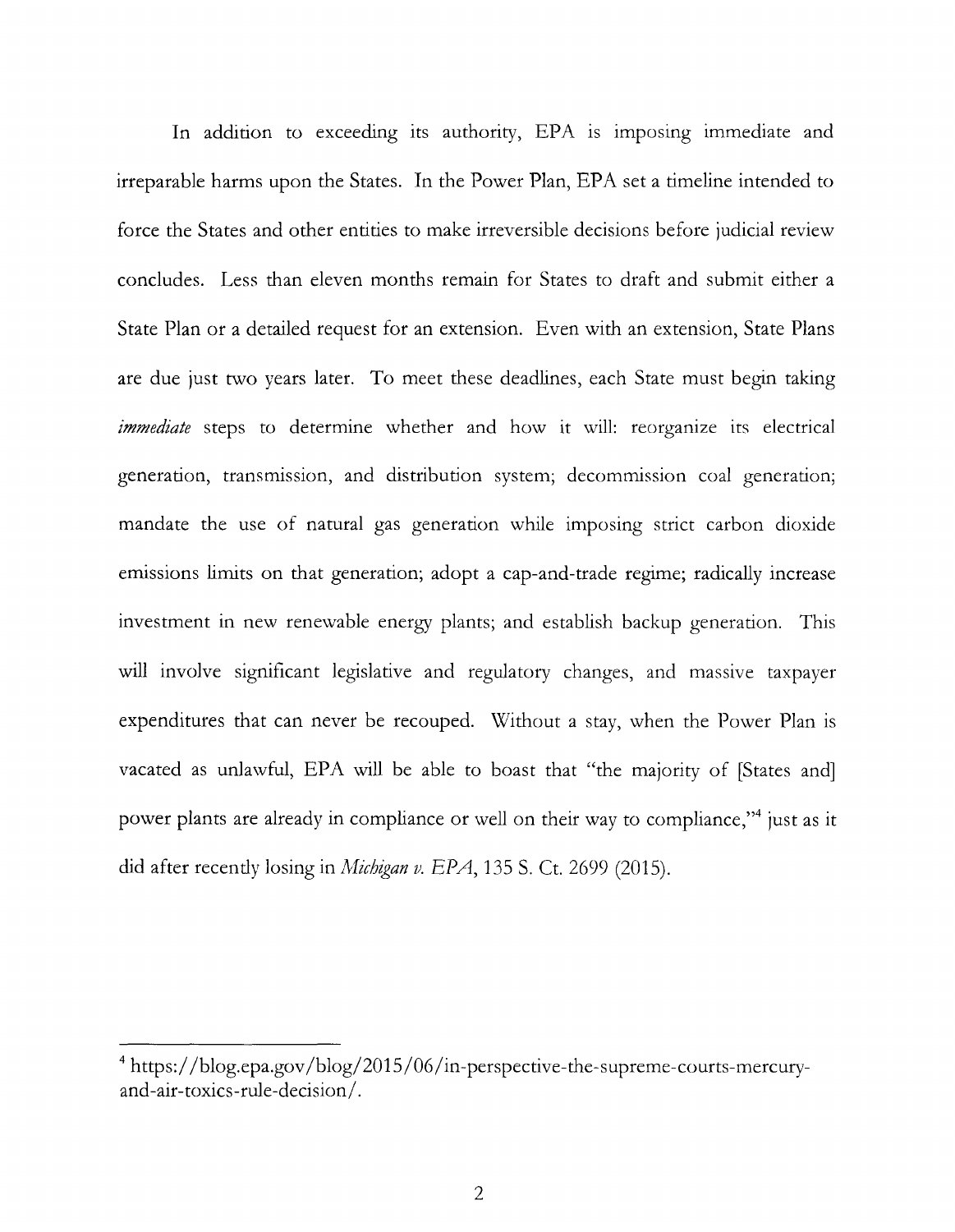#### **BACKGROUND**

#### **I. Statutory Overview**

In 1970, Congress enacted Section 111 of the CAA, entitled "standards of performance for new stationary sources." Clean Air Act Amendments of 1970, Pub. L. No. 91-604, § 111, 84 Stat. 1676, 1683. The primary focus of Section 111 is the regulation of emissions from "new stationary sources." Id. EPA has employed this authority "for more than 70 source categories and subcategories ... [including] fossil fuel-fired boilers, incinerators, sulfuric acid plants .... " 73 Fed. Reg. 44,354, 44,486- 87 nn.239  $\&$  242 (July 30, 2008). Each of these regulations of new sources involves a technology-forcing provision, which requires new stationary sources to adopt "adequately demonstrated" pollution-control technologies. 42 U.S.C. § 7411.

Section 111(d) provides a significantly more limited program for State-based regulation of emissions from *existing* sources. If various preconditions are met, EPA may require States to establish "standards of performance" for existing sources. 42 U.S.C.  $\sqrt{7411(d)(1)(B)}$ . A standard of performance for an air pollutant from an individual source must "reflect<sup>[]</sup> the degree of emission limitation achievable through the application of the best system of emission reduction which (taking into account the cost of achieving such reduction and any nonair quality health and environmental impact and energy requirements) the Administrator determines has been adequately demonstrated." *Id.* § 7411(a)(1). EPA has lawfully invoked Section 111(d) only five times, and just once in the last 25 years. 80 Fed. Reg. at 64,703.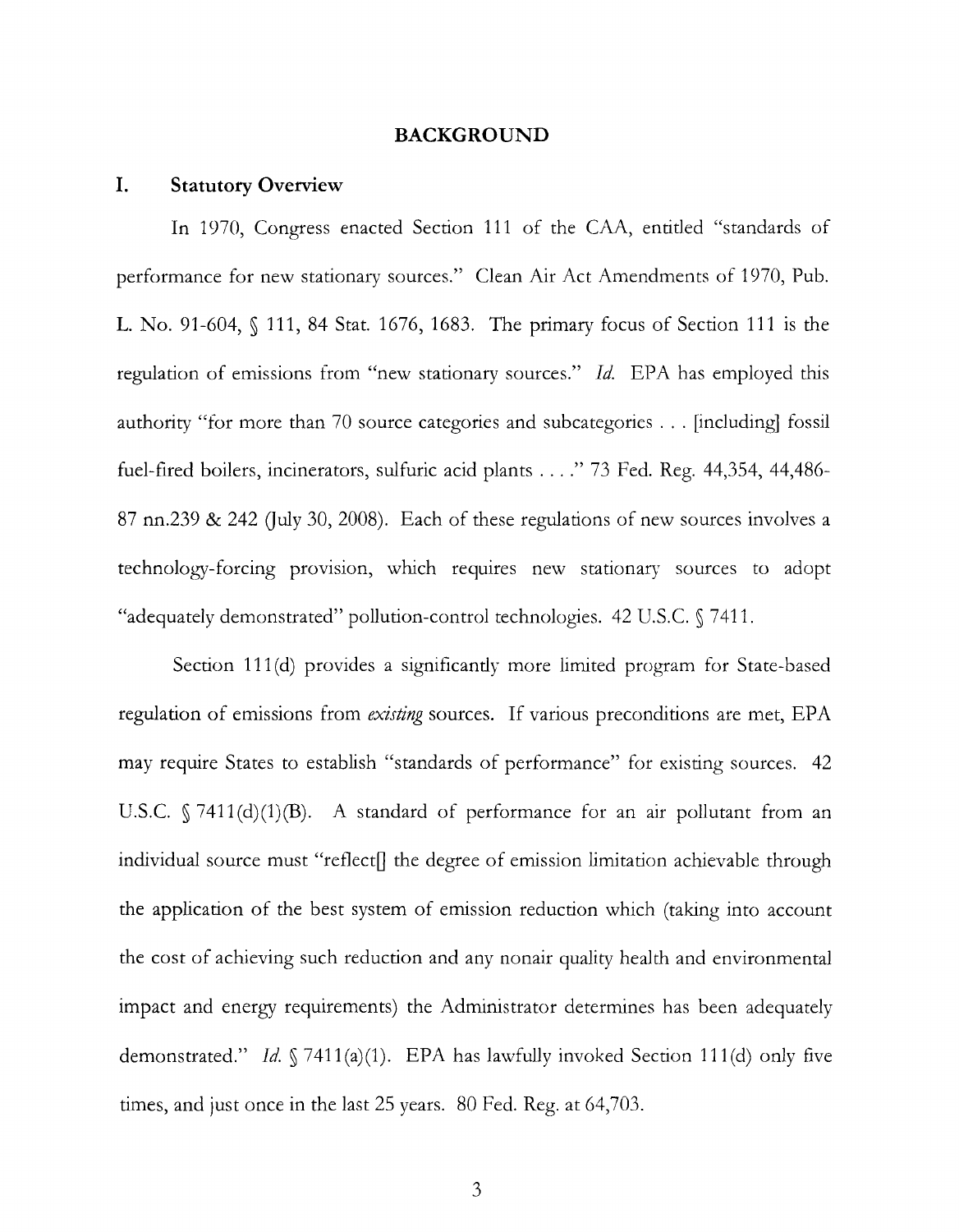Section 111(d) strictly circumscribes EPA's authority by prohibiting EPA from enacting standards for "any air pollutant ... emitted from a source category which is regulated under [Section 112 of the CAA]." 42 U.S.C.  $\sqrt{7411(d)(1)(A)}$  (hereinafter "Section 112 Exclusion"). The Exclusion reflects the significant changes Congress made in 1990 to expand Section 112, a frequently used program under which EPA establishes standards for "hazardous" pollutant emissions from a particular source category. Congress decided in 1990 that if EPA regulates an existing source under the newly expanded Section 112 program, "any air pollutant" emitted from that source may not be regulated under Section 111(d)'s state-by-state standards.

#### **II. The Final Power Plan**

Signed by the Administrator on August 3, 2015, and published on October 23, 2015, the Power Plan has three features that are relevant for this stay motion.

*First,* the Power Plan establishes carbon dioxide emission levels for each State based upon three so-called "building blocks": (1) altering coal-fired power plants to increase efficiency; (2) substituting natural gas combined cycle generation for generation from coal; and (3) substituting generation from low or zero-carbon energy generation, such as wind and solar, for generation from fossil fuels. 80 Fed. Reg. at 64,745. Blocks 2 and 3 do not directly regulate *emissions.* Rather, they substitute for the energy lost by reducing *generation* from sources that EPA disfavors. EPA erroneously asserts that this reorganizing of the mix of electric generation across the nation constitutes the statutory "best system of emission reduction" ("BSER"), 42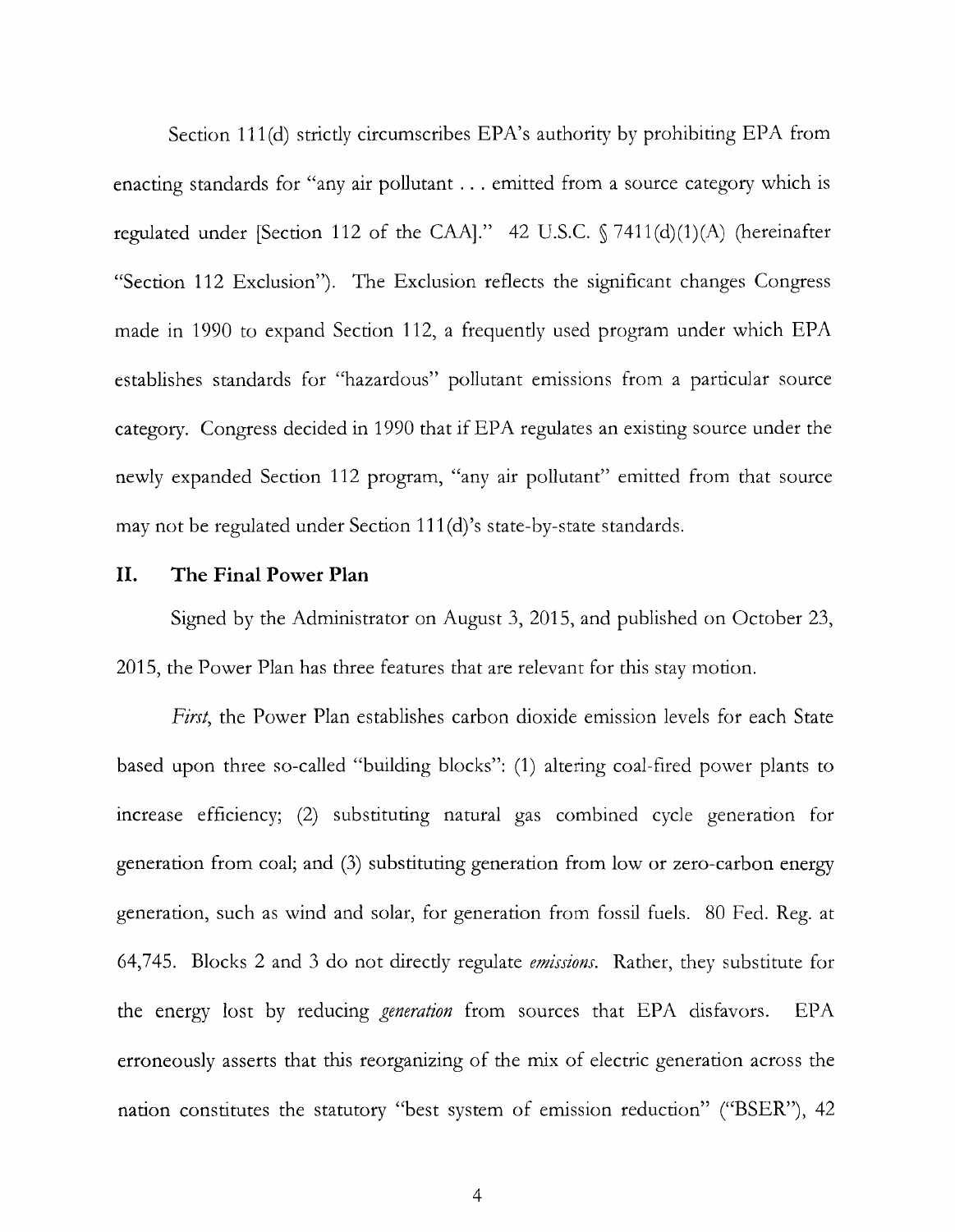U.S.C.  $\sqrt{7411(a)(1)}$ , claiming that the agency has the authority to "shift" generation from dirtier to cleaner sources." 80 Fed. Reg. at 64,726.

*Second*, EPA argues that it can regulate power plants under Section 111(d), even though those plants are regulated under Section 112. The Section 112 Exclusion prohibits EPA from regulating a source category under Section 111(d) where that source category is already "regulated under [Section 112]."  $\S$  7411(d)(1)(A). Abandoning its position of the last 20 years, EPA now claims that "the phrase 'regulated under section 112' refers only to the regulation of  $\parallel$  emissions [of pollutants actually regulated under Section 112]." 80 Fed. Reg. at 64,714. And because EPA has not (yet) decided to regulate carbon dioxide under Section 112, EPA asserts that it may impose carbon dioxide limitations under Section 111 (d) on power plants notwithstanding its Section 112 regulation of those same plants. *!d.* 

*Third*, EPA requires States to comply with the Power Plan on an aggressive schedule. A State Plan or detailed request for extension is due by September 2016. Even with an extension, a State Plan must be submitted by September 2018. 80 Fed. Reg. at 64,669. According to EPA, the hard deadlines are meant "to assure that states begin to address the urgent needs for reductions quickly." 80 Fed. Reg. at 64,675. As outlined below, complying with these deadlines will disrupt sovereign functions, require massive expenditures of State time and resources, and irreparably harm the States' power and renewable energy programs.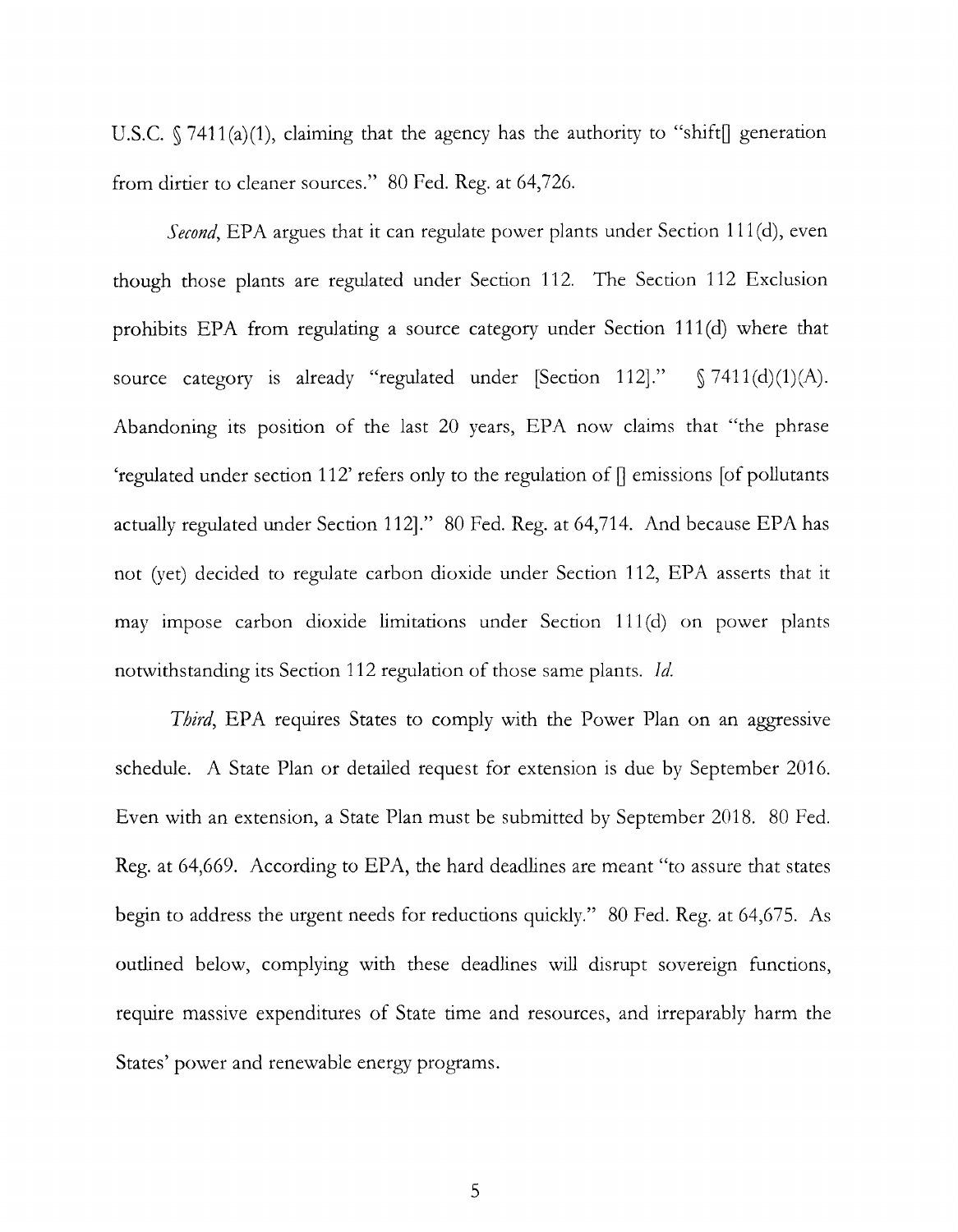#### **ARGUMENT**

All four traditional factors favor a stay, which is appropriate "to preserve the status quo pending the outcome of litigation." *Cobell v. Kempthorne,* 455 F.3d 301, 314 (D.C. Cir. 2006). The States are likely to prevail on the merits, they will be irreparably harmed if relief is withheld, no others are likely to suffer substantial harm if relief is granted, and the public interest favors a stay. *See Wash. Metro. Area Transit Comm'n v. Ho/idqy Tours, Inc.,* 559 F.2d 841, 842-43 (D.C. Cir. 1977).

#### **I. Petitioners Are Likely To Prevail On The Merits.**

## **A. Section 111(d) Does Not Authorize EPA To Force The States To Restructure The Electrical Grid.**

1. EPA has exceeded its authority under Section 111 (d), especially in light of the clear-statement rule set forth in UARG *v*. EPA, 134 S. Ct. 2427 (2014). In UARG, the Supreme Court rejected an expansive EPA regulation of carbon dioxide emissions, holding that "[w]hen an agency claims to discover in a long-extant statute an unheralded power to regulate a significant portion of the American economy, we typically greet its announcement with a measure of skepticism." *Id.* at 2444 (citation omitted). Congress, the Court explained, is expected to "speak clearly if it wishes to assign to an agency decisions of vast 'economic and political significance."' *Id.*  (quoting *FDA v. Brown & Williamson Tobacco Corp.*, 529 U.S. 120, 160 (2000)). EPA now claims to have found in Section 111(d), a long-extant provision, the power to transform the nation's energy grid. But the text of Section 111 (d) does not begin to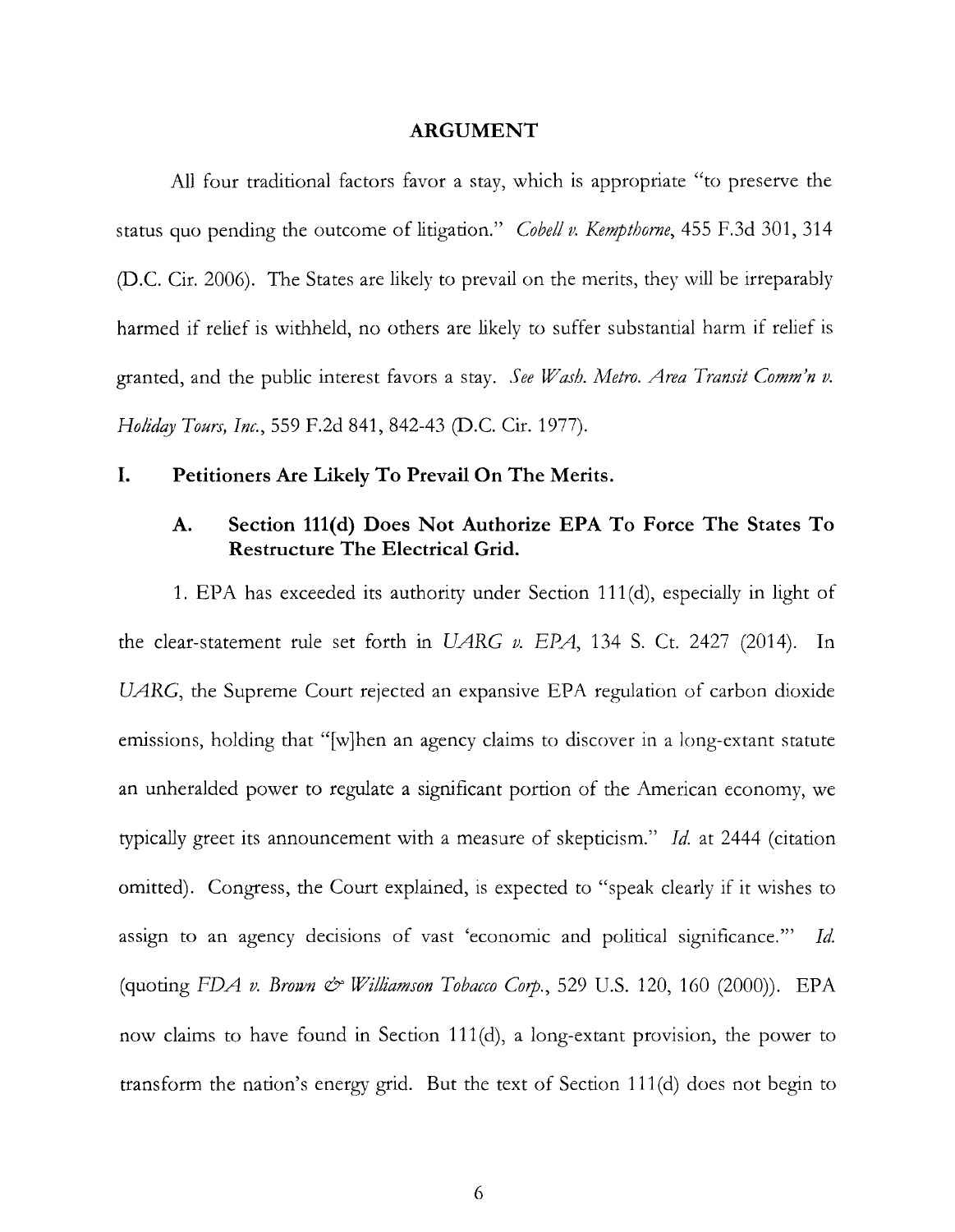suggest that EPA may make such "decisions of vast economic and political significance," much less "clearly" authorize it to do so.

Section 111(d) limits EPA to requiring States-if certain prerequisites are met—to establish "standards of performance for any existing source" that reflect emission reductions through improvements to a source's performance. 42 U.S.C.  $§ 7411(d)(1)(A)$ . A "standard of performance" must be "appl[icable] . . . to a[] particular source," *id.*  $\sqrt{7411(d)(1)(B)}$ , and set forth "a standard for emissions of air pollutants which reflects the degree of emission limitation achievable through the application of the best system of emission reduction," *id.*  $\sqrt{7411(a)(1)}$ . By its plain terms, Section 111 (d) concerns the reduction of emissions by improving a source's "performance" through measures that can be "appli[ed]" to the source. Section 111(d) is thus simply one of the CAA's many requirements for the adoption of "pollution control devices," *Union Elec. Co v. EPA,* 427 U.S. 246, 257 (1976), or other measures that "hold the industry to a standard of improved design and operational advances," *Sierra Club v. Costle,* 657 F.2d 298, 364 (D.C. Cir. 1981).

The Power Plan far exceeds the authority Congress granted to EPA under Section 111(d). The Plan's building blocks 2 and 3 are not measures that can be applied to an individual source's "performance." Rather than imposing "improved design and operational advances" on the source at issue, the Plan imposes measures that favor renewable generation *as substitutes for* fossil-fuel-fired energy. 80 Fed. Reg. at 64,745. The Plan goes well beyond improving efficiency at individual existing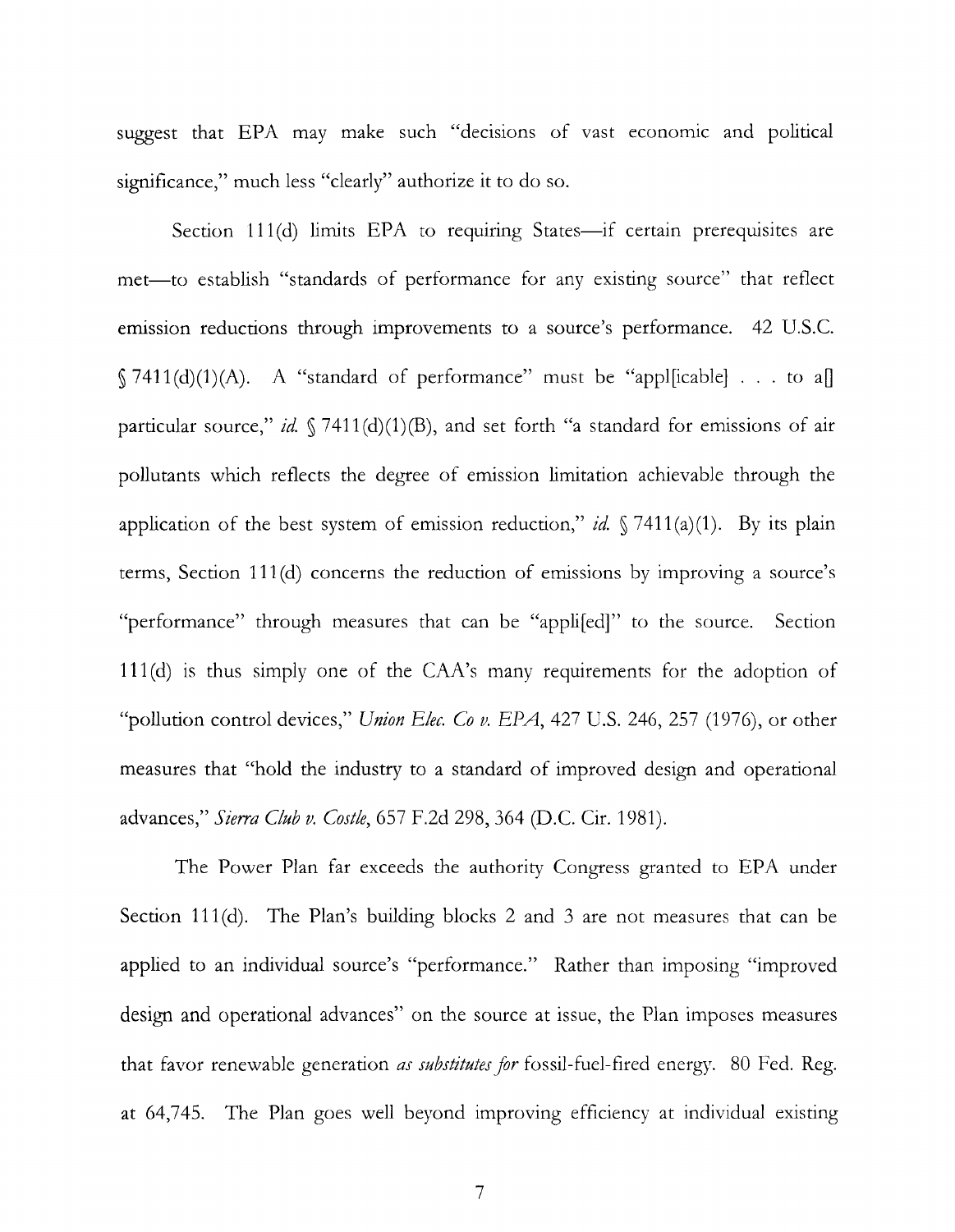power plants; it attempts to regulate each State's energy generation mix. That is why the emission targets EPA claims are achievable for *existing* power plants are more restrictive than EPA's *new* power plant targets, which are based on technologies applied at each plant. *Compare* 80 Fed. Reg. at  $64,707$   $(1,305 \text{ lb } CO_2/\text{MWh})$ , *with* 80 Fed. Reg. 64,510, 64,513 (Oct. 23, 2015) (1,400 lb  $CO<sub>2</sub>/MWh$ ); 80 Fed. Reg. at 64,707 (771 lb  $CO_2/$ MWh), *with* 80 Fed. Reg. at 64,513 (1,000 lb  $CO_2/$ MWh).

To justify its novel, unauthorized approach, EPA argues that Section 111 (d) empowers the agency to set emissions targets based on any measures achievable by a source's "owners and operators," including those measures that "shift" generation from dirtier to cleaner sources" within the "complex machine" energy grid. 80 Fed. Reg. at 64,726, 64,767-68. But EPA's argument cannot be squared with either the text of Section 111 (d) or UARG. Section 111 (d) provides EPA with authority to regulate emissions only by applying pollution control technology or operational and design advances that improve a source's "performance." 42 U.S.C.  $\sqrt{7411(d)(1)(B)}$ . It does not permit EPA to regulate the electric grid as a "complex machine," favor certain methods of energy generation as allegedly "cleaner," or premise emission reductions on the notion that the owners of a source of emissions can pay their "cleaner" competitors to take their customers. 80 Fed. Reg. at 64,726, 64,767-68. Indeed, on EPA's reasoning, the agency could mandate that States require all coal-fired power plants to close, if the power grid could produce sufficient substitute electricity from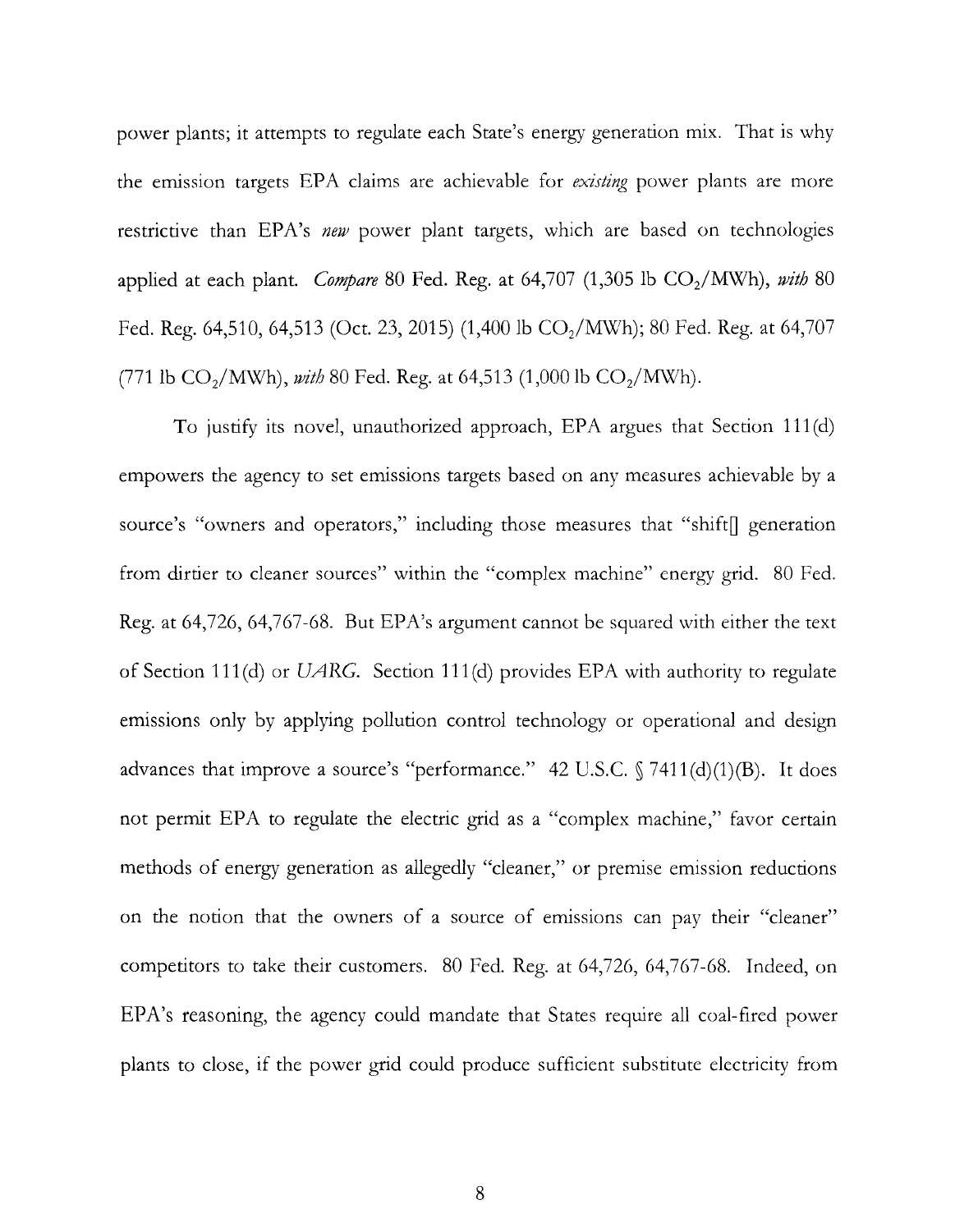sources designated by EPA as "cleaner." 80 Fed. Reg. at 64,726. That is not a "standard of performance," but one of non-performance.

At a minimum, it is hardly "clear<sup>"</sup> from the text of Section 111(d) that Congress intended that rarely-used provision to transform EPA from an environmental regulator into the nation's most powerful central planner, making "decisions of vast economic and political significance." UARG, 134 S. Ct. at 2444 (quotations omitted). Under EPA's view, it has authority under Section 111 (d) to pick winners and losers not only among different sources of electricity generation, but "any" existing stationary source categories, 42 U.S.C. § 7411(d). EPA cannot show the clear statement required under  $U\text{ARG}$  for such a capacious assertion of authority.

EPA's repeated claim that its interpretation has historical support in Congress's authorization of a cap-and-trade regime for sulfur-dioxide emissions under Title IV of the CAA, *see* 80 Fed. Reg. at 64,665, 64,734, 64,761, 64,770-71, 64,778, only underscores the Power Plan's illegality and illustrates the manner in which the agency has sought to evade the legislative process. Congress understood that it was necessary to enact the detailed Title IV regime precisely because such a regime must come from a "clear" congressional directive. UARG, 134 S. Ct. at 2444. Here, in contrast, Congress rejected the present Administration's effort to pass Title IV-like cap-andtrade authority over carbon dioxide emissions from fossil fuel-fired power plants. *See*  Clean Energy Jobs & Am. Power Act, S. 1733, 111th Cong. (2009). Under EPA's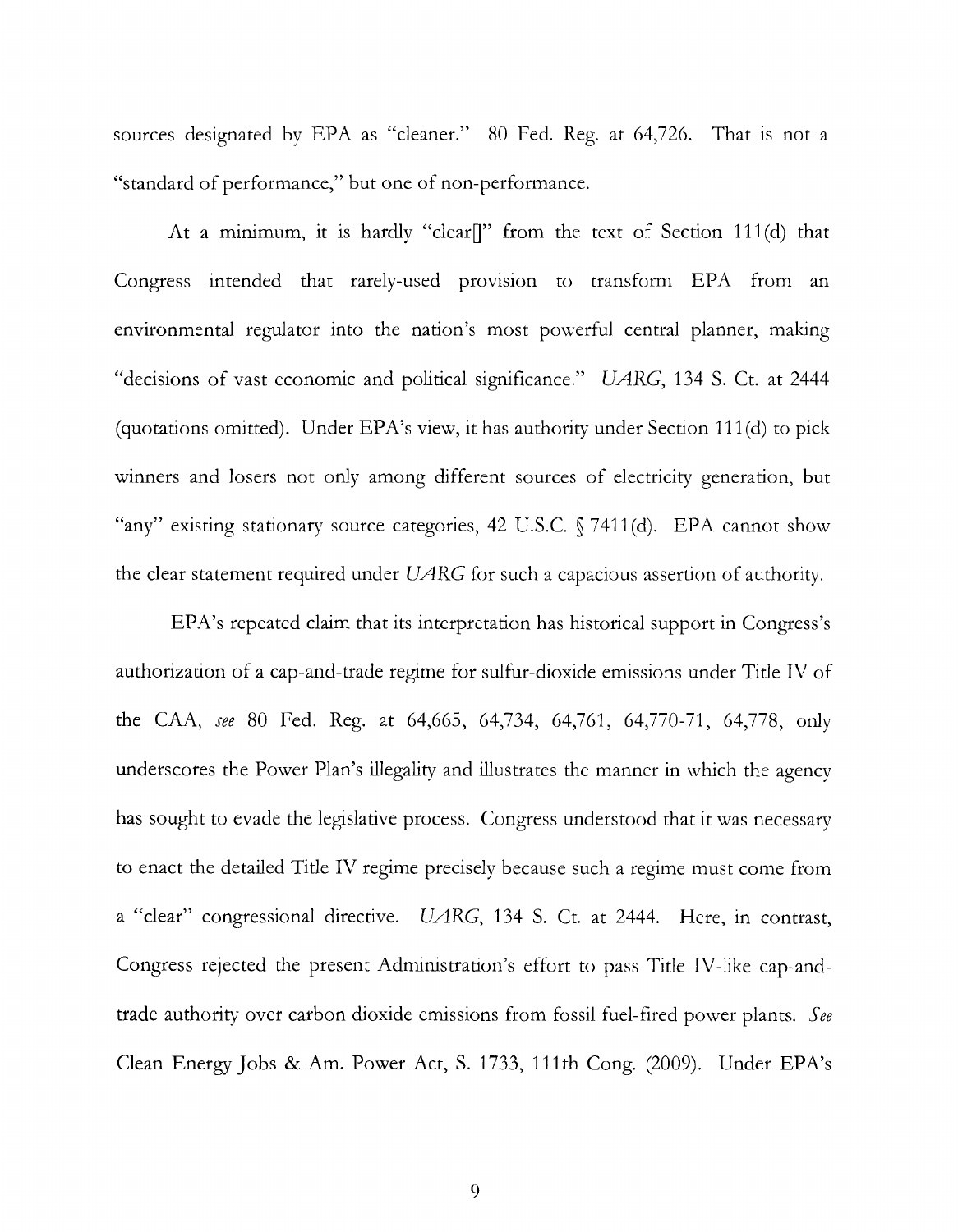reading of Section 111(d), the Administration's efforts to seek congressional authorization for a carbon dioxide cap-and-trade regime were entirely unnecessary.

2. The Power Plan's illegality is reinforced by the statutory canons that an agency is afforded no deference when it seeks to invade "areas traditionally regulated by the States," *Gregory v. Ashcrrift,* 501 U.S. 452, 460 (1991), or asserts power where it lacks "expertise," *King v. Bunveff,* 135 S. Ct. 2480, 2489 (2015).

The authority and expertise to regulate the electrical grid lies primarily with the States and, to a more limited degree, with FERC. States' power over the intrastate generation and consumption of electricity is "one of the most important functions traditionally associated with the police powers of the States." *Ark. Efec. Coop. Corp. v. Ark. Pub. Serv. Comm'n,* 461 U.S. 375, 377 (1983). Congress recognized this State authority in the Federal Power Act ("FPA"), which respects the States' "traditional responsibility in the field of regulating electrical utilities for determining questions of need, reliability, cost and other related state concerns." Pac. Gas & Elec. Co. v. State *Energy Res. Conservation*  $\mathcal{E}$  *Dev. Comm'n,* 461 U.S. 190, 205 (1983). The FPA confines federal jurisdiction over electricity markets to "the transmission of electric energy in interstate commerce and the sale of such energy at wholesale in interstate commerce," and it assigns that limited authority to FERC, not EPA. 16 U.S.C.  $\$824(a)$ .

EPA's view of Section 111(d) runs roughshod over States' sovereign rights, while asserting EPA authority over an area in which the agency *has admitted it lacks expertise.* By setting emission targets premised on disfavoring coal and reordering of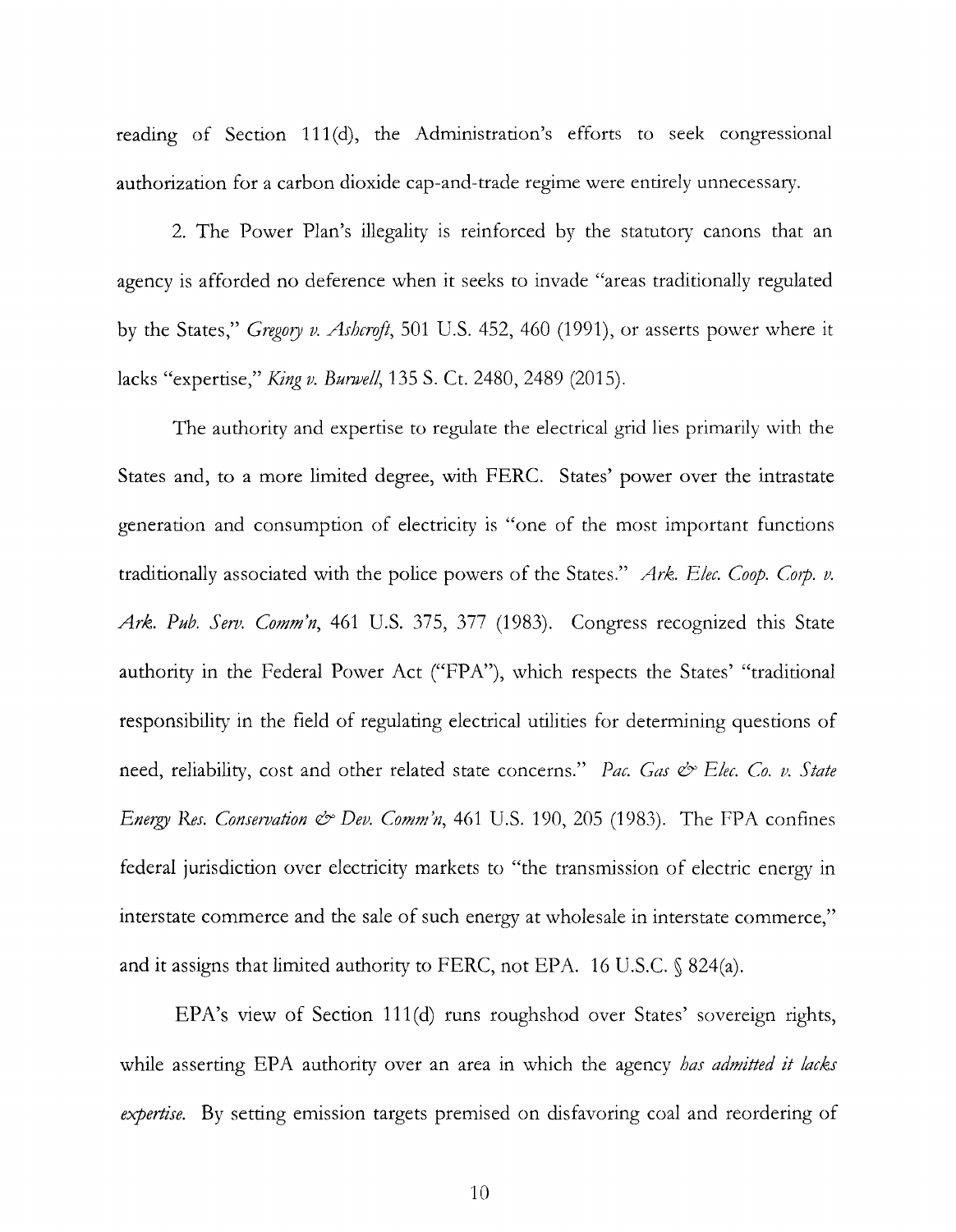electricity generation for intrastate use, the Power Plan encroaches on the States' authority to independently assess the intrastate "[n]eed for new power facilities, their economic feasibility, and rates and services." *Pac. Gas,* 461 U.S. at 205; *see also* Lloyd Decl.  $\blacksquare$  9-93; Nowak Decl.  $\blacksquare$  7; McClanahan Decl.  $\blacksquare$  5, 11; Bracht Decl.  $\blacksquare$  13. In addition, EPA supports its reading of Section 111 (d) with the agency's understanding of the electrical grid as a "complex machine." 80 Fed. Reg. at 64,725. But EPA has no "expertise" as to the functioning of this grid, *King,* 135 S. Ct. at 2489, as the agency itself has acknowledged. *See* Melanie King, EPA Office of Air Energy Strategies Division, Response to Public Comments in Dkt. EPA-HQ-OAR-2008-0708, at 50 Gan. 14, 2013) ("The issues related [to] management of energy markets and competition between various forms of electric generation are far afield from EPA's responsibilities for setting standards under the CAA.").

In sum, Congress did not delegate to EPA the authority to regulate the electric grid, and any claim by EPA to deference in interpreting Section 111 (d) to reach such a result, *see* 80 Fed. Reg. at 64,768, is contrary to controlling caselaw.

## **B. The Section 112 Exclusion Prohibits The Power Plan.**

The Section 112 Exclusion prohibits EPA from regulating under Section **111** (d) "any air pollutant" emitted from a "source category which is regulated under [Section 112]." 42 U.S.C.  $\int$  7411(d)(1)(A)(i). As EPA has repeatedly admitted, starting with the Clinton Administration and continuing to the proposed version of the Power Plan itself, this text in the U.S. Code means what it says: EPA may not

11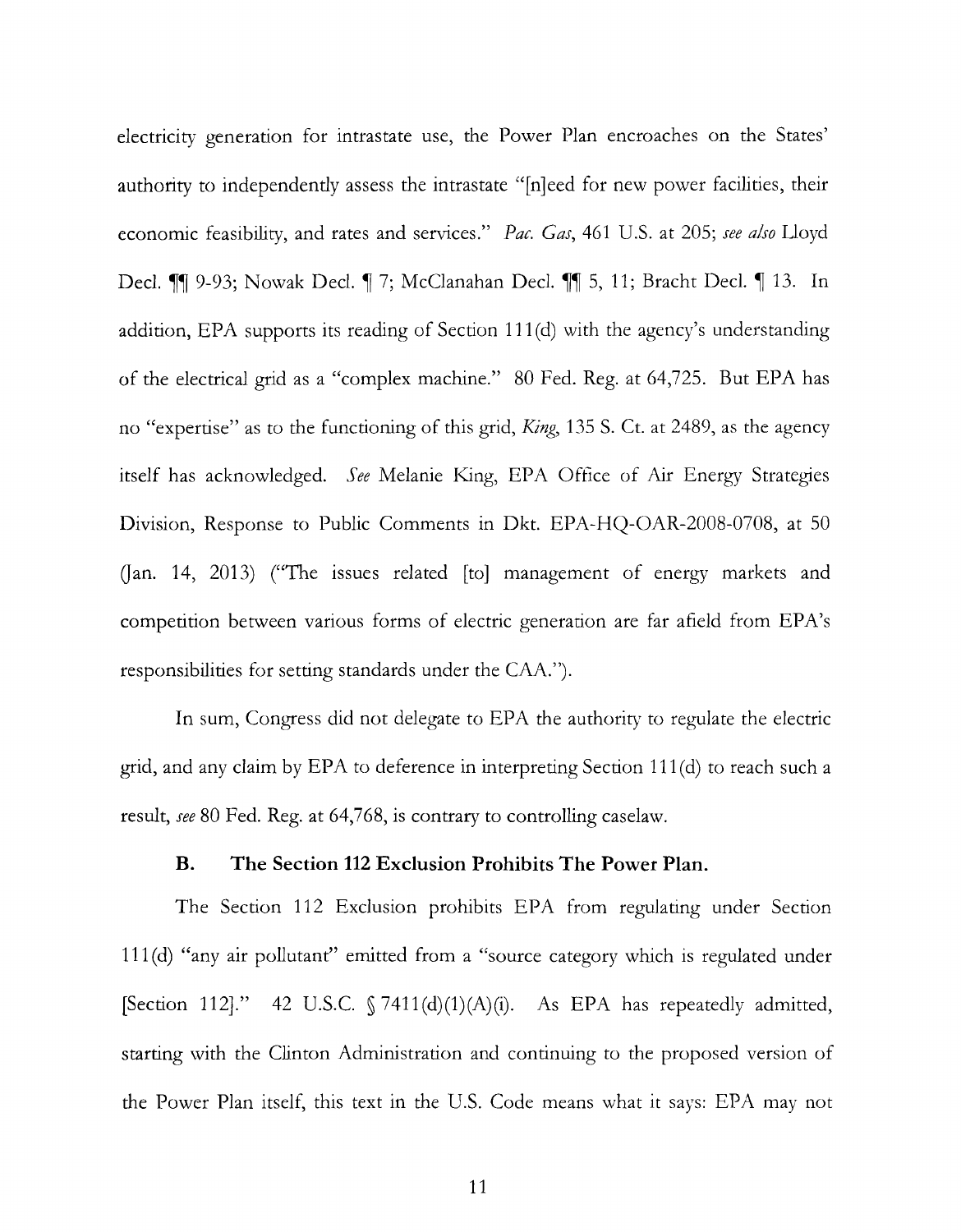require States to regulate a source category under Section 111 (d) when EPA already regulates that source category under Section  $112<sup>5</sup>$  Or, as the Supreme Court has explained, "EPA may not employ [Section 111(d)] if existing stationary sources of the pollutant in question are regulated . . . under [Section 112]." *Am. Elec. Power Co., Inc. v. Connecticut,* 131 S. Ct. 2527, 2537 n.7 (2011).

Under EPA's own longstanding reading of the text in the U.S. Code, the Exclusion is an independent and outright bar on the Power Plan. EPA states that it has issued the Power Plan as a regulation of fossil fueled electric generation under Section 111(d). 80 Fed. Reg. at 64,662. But given that such power plants are extensively regulated under Section 112, *see* 77 Fed. Reg. 9,304 (Feb. 16, 2012), the Exclusion forecloses EPA from invoking Section 111(d) to doubly regulate those same plants. This Court should strike down the Plan for violating the Exclusion, just as it did the last time EPA attempted to regulate power plants under Section 111 (d). *See New Jersey v. EPA*, 517 F.3d 574, 583-84 (D.C. Cir. 2008).

<sup>5</sup>*See) e.g.,* EPA 2014 Legal Memo at 26; Brief of EPA, *New Jersry v. EPA,* No. 05-1097, 2007 WL 2155494 (D.C. Cir. July 23, 2007); 70 Fed. Reg. 15,994, 16,031 (Mar. 29, 2005); 69 Fed. Reg. 4,652, 4,685 (Jan. 30, 2004); EPA, Air Emissions from Municipal Solid Waste Landfllls, Pub. No. EPA-453/R-94-021, 1-5, 1-6 (1995) ("1995 EPA Landfill Memo").

<sup>&</sup>lt;sup>6</sup> This Court's forthcoming decision on remand from *Michigan v. EPA*, 135 S. Ct. 2699 (2015), reviewing EPA's Section 112 regulation of power plants, has no impact on the present challenge because agency action can be upheld only on the "grounds upon which [EPA] itself based its action." *SEC v. Chenery Corp.,* 318 U.S. 80, 88 (1943).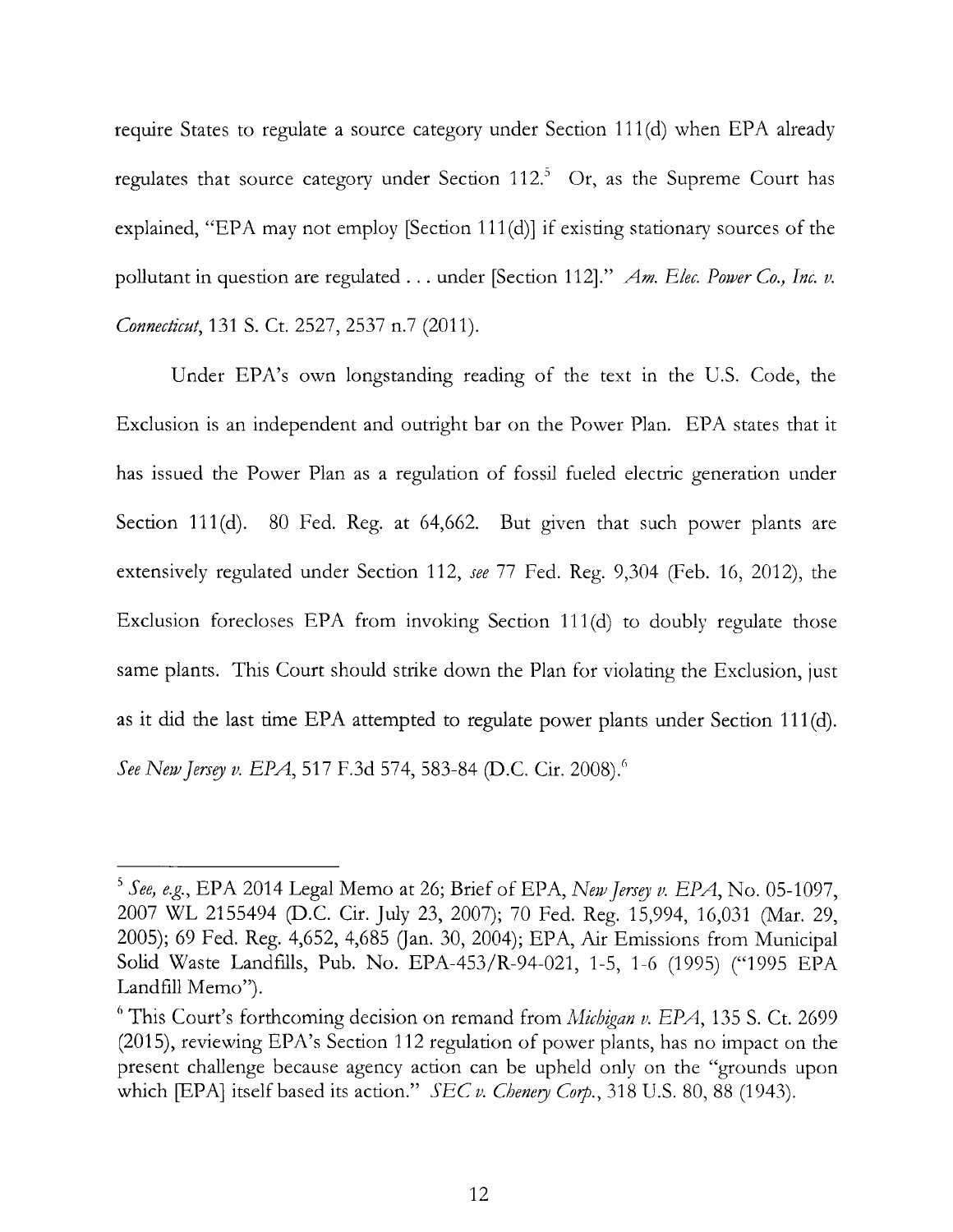In an effort to escape this result, EPA has abandoned its longstanding interpretation of the statutory text and adopted a new, impermissible interpretation of the Exclusion's phrase "regulated under [Section 112]." EPA now argues that the Exclusion "only exclud[es] the regulation of  $\parallel$  emissions under CAA section 111(d) [that are actually regulated under Section 112] and only when th[e] source category [at issue] is regulated under CAA section 112." 80 Fed. Reg. at 64,714. This is indefensible. EPA would rewrite the plain terms of the prohibition against Section 111 (d) regulation of any "source category which is regulated under Section 112" into a prohibition against Section 111(d) regulation of any "source category which is regulated under [Section 112], where the air pollutant is a hazardous air pollutant actually *regulated under Section 112."* EPA has no authority to "rewrite clear statutory terms to suit its own sense of how the statute should operate." UARG, 134 S. Ct. at 2446.

EPA's argument that its rewrite is necessary to avoid a regulatory "gap" is based on an understanding of the CAA that predates the substantial amendments to that statute in 1990. 80 Fed. Reg. at 64,711 (discussing the 1970 CAA). That year, Congress enacted the present Exclusion and also vastly expanded the scope of Section 112, such that EPA has never identified any pollutant that could be covered under Section 111 $(d)$  but not the post-1990 version of Section 112—including carbon dioxide. *See* 73 Fed. Reg. 44,354, 44,493-95 Quly 30, 2008) (EPA concluding that carbon dioxide falls under both the Section 111 and Section 112 definitions of "air pollutants"). Notably, EPA has used Section 111(d) for only two regulations since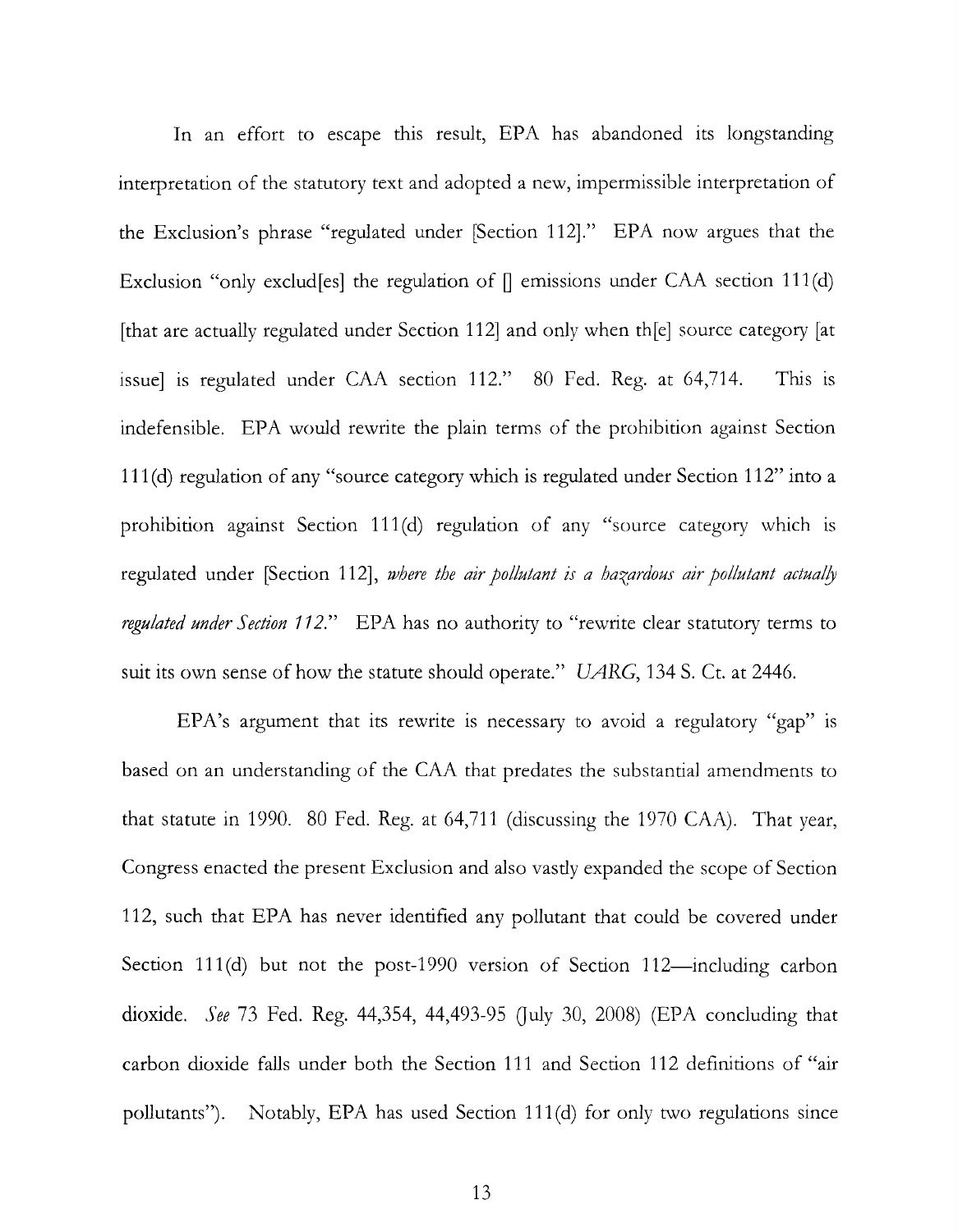1990, and both regulations were consistent with the Exclusion's plain terms, as they appear in the U.S. Code. In the first, EPA sought to regulate power plants under Section 111(d) only after the agency attempted to deregulate those power plants under Section 112. *See New Jersey*, 517 F.3d at 583-84. In the second, the agency explained that the Exclusion did not apply because the source category was not "actually being regulated under section 112." 1995 EPA Landfill Memo, at 1-6.

Finally, EPA's new approach confirms the States' argument that EPA's alternative, "two versions" approach to the Exclusion lacks merit. Once EPA's primary attempt to escape the Exclusion, the "two versions" approach relied upon the fact that the 1990 Statutes at Large included two amendments to the Exclusion-one clerical, one substantive. EPA 2014 Legal Memo at  $23.^7$  The clerical amendment made a "conforming" edit to the pre-1990 Exclusion, updating a cross-reference in light of other revisions to the CAA in 1990. Pub. L. No. 101-549,  $\sqrt{302(a)}$ , 104 Stat. 2399 (1990). The substantive amendment revised the scope of the Exclusion entirely, and in the process eliminated the cross-reference updated by the clerical amendment. Pub. L. No. 101-549, § 108(g), 104 Stat. 2399 (1990). Having been rendered moot by the substantive amendment, the clerical amendment was excluded from the U.S. Code, under uniform practice. *See* Revisor's Note, 42 U.S.C. § 7411. But EPA took the remarkable position that the obsolete clerical amendment created a version-in-

 $7$  http://www2.epa.gov/sites/production/files/2014-06/documents/20140602-legalmemorandum.pdf.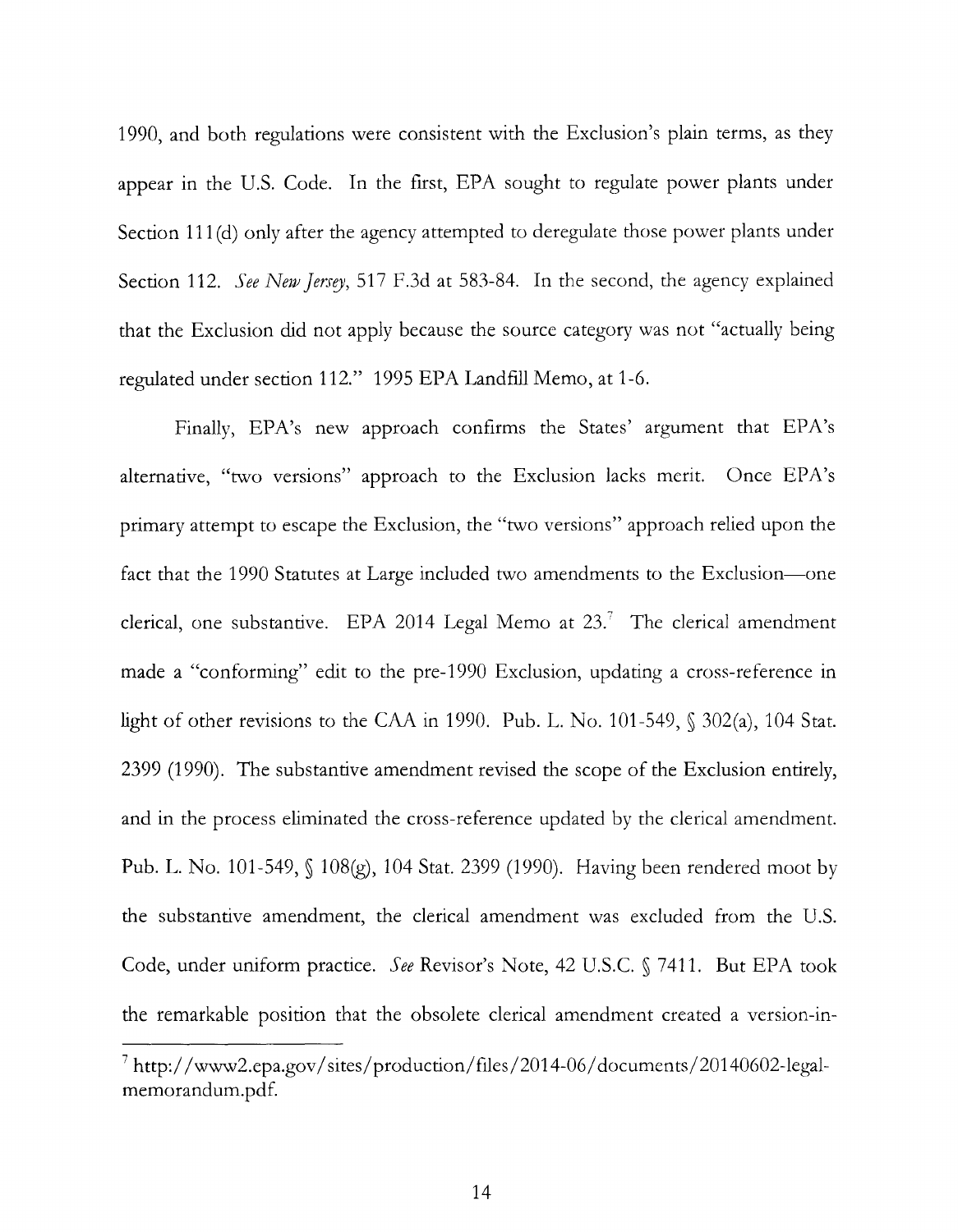exile of the Exclusion-retaining the pre-1990 scope of the Exclusion-that produced an ambiguity EPA was entitled to resolve. EPA 2014 Legal Memo at 23.

In response to the States' criticism, this position is now relegated to a footnote. 80 Fed. Reg. at 64,714 n.294. Notably, EPA points to no case or decision by any court or agency giving meaning to such a clerical error, and has no response to the dozens of examples uniformly treating such errors as irrelevant. *See* Letter of 17 States, EPA-HQ-OAR-2013-0602-25433, at \*5-6 (posted Dec. 15, 2014). As this Court has made clear, these routine errors, which are common in modern, complex legislation, do not create any statutory "ambiguity." *See Am. Petroleum Inst. v. SEC,* 714 F.3d 1329, 1336-37 (D.C. Cir. 2013). In fact, that is the view the Clinton EPA took just five years after the 1990 Amendments. 1995 EPA Landfill Memo at 1-5.

# **II. The States Will Suffer Irreparable Injury Absent A Stay.**

Absent an immediate stay, the Power Plan will impose immense sovereign and financial harms upon the States, on a scale exceeding any environmental regulations the States have ever faced. Gross Decl. **1** 3; Stevens Decl. **1** 8; Martin Decl. **1** 8.

A. The Power Plan will inflict upon the States significant sovereign harms, which are irreparable as a matter of law. See New Motor Vehicle Bd. of Calif. v. Orrin W. *Fox Co.,* 434 U.S. 1345, 1351 (1977) (Rehnquist, J., in chambers); *Kansas v. United States,* 249 F.3d 1213, 1227-28 (10th Cir. 2001); *A!fred* L *Snapp* & *Son) Inc.* v. *Puerto Rico,* 458 U.S. 592, 601 (1982). The Power Plan will require the States immediately to debate, design, and enact significant legislative and regulatory changes to programs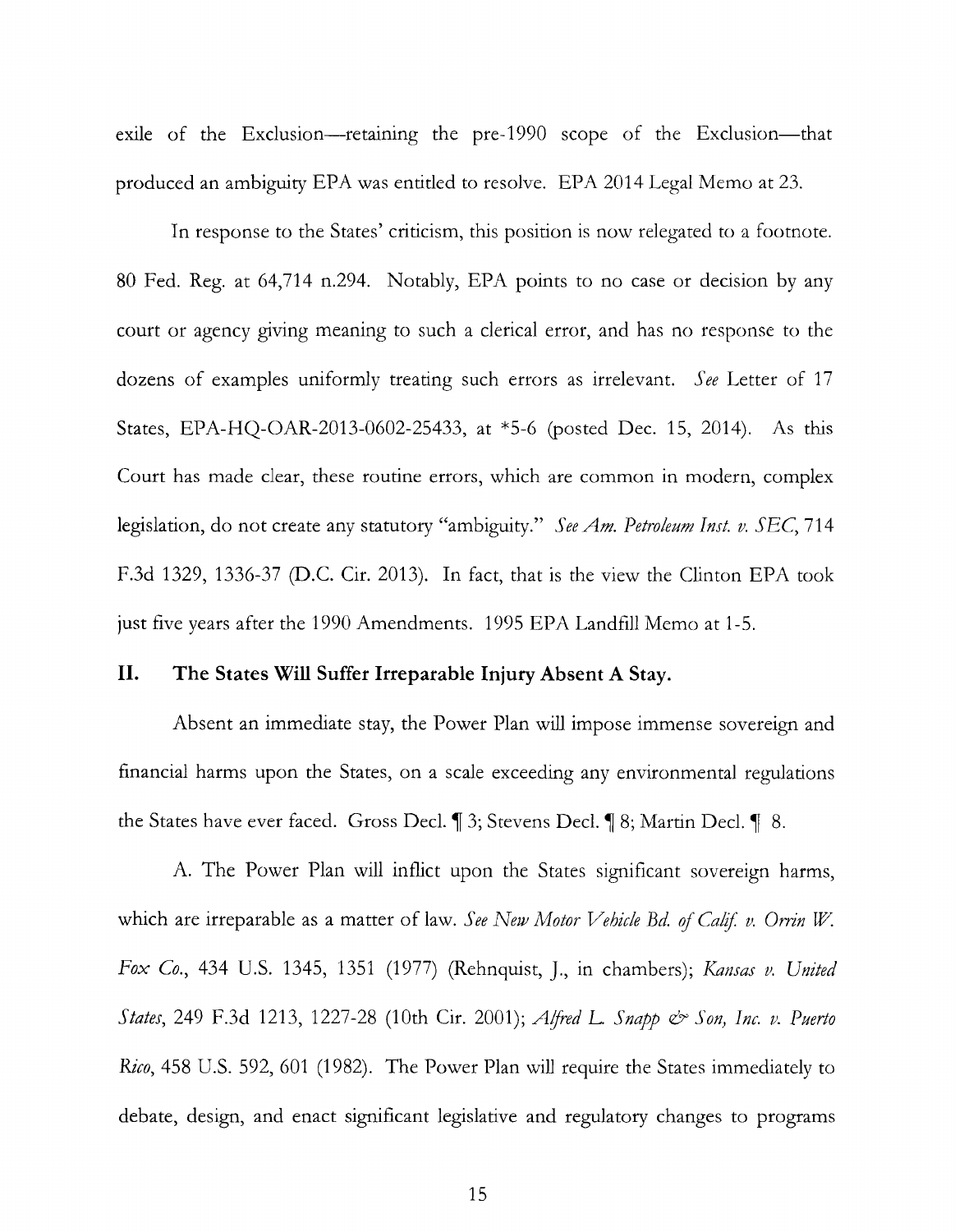governing intra-state electricity markets. For example, many States will need to enact legislation in the next 1 to 2 years to ensure the growth in renewable energy sources and natural gas that will be needed to be in place by 2022 to enable compliance with the Power Plan's stringent targets. Lloyd Decl. **11** 78-81; Nowak Decl. 1 17; Bracht Decl. **1** 12; McClanahan Decl. **1** 11; Martin Decl. **1** 8. States will also need to amend innumerable rules, including those that might prevent their state public utility commissions from mitigating the Plan's negative market and energy reliability impacts. Lloyd Decl. **11** 88-93; Bracht Decl. **11** 12-13; Nowak Decl. **11** 7, 16; Hodanbosi Decl.  $\P\P$  5, 8; McClanahan Decl.  $\P$  4; Hyde Decl.  $\P$  35; Hays Decl.  $\P$  5, 9.

This will undermine the States' sovereign choices. The changes will displace the policies States have carefully crafted over decades concerning the regulation of electrical utilities and questions of need, reliability, and cost. Lloyd Decl.  $\P$  31-46, 87. Once made, many of these changes will be "impossible" to reverse. Lloyd Decl. 147; McClanahan Decl. **11**; Nowak Decl. **1** 12; Bracht Decl. **11** 11, 14; Mroz Decl. **11** 3, 8. The time spent by legislators and state agencies to satisfy EPA's unlawful mandate will limit the finite time that they can devote to their own sovereign priorities, a problem exacerbated by the fact that many state legislatures sit briefly every year or every other year. Lloyd Decl.  $\P$  39, 75, 80; Parfitt Decl.  $\P$  10; Easterly Decl.  $\P$  9.

B. The Power Plan will also require massive and immediate efforts by State energy and environmental regulators, imposing irreparable financial harms upon the States. *See Am. Pub. Gas Ass'n v. Fed. Power Comm'n,* 543 F.2d 356, 358 (D.C. Cir.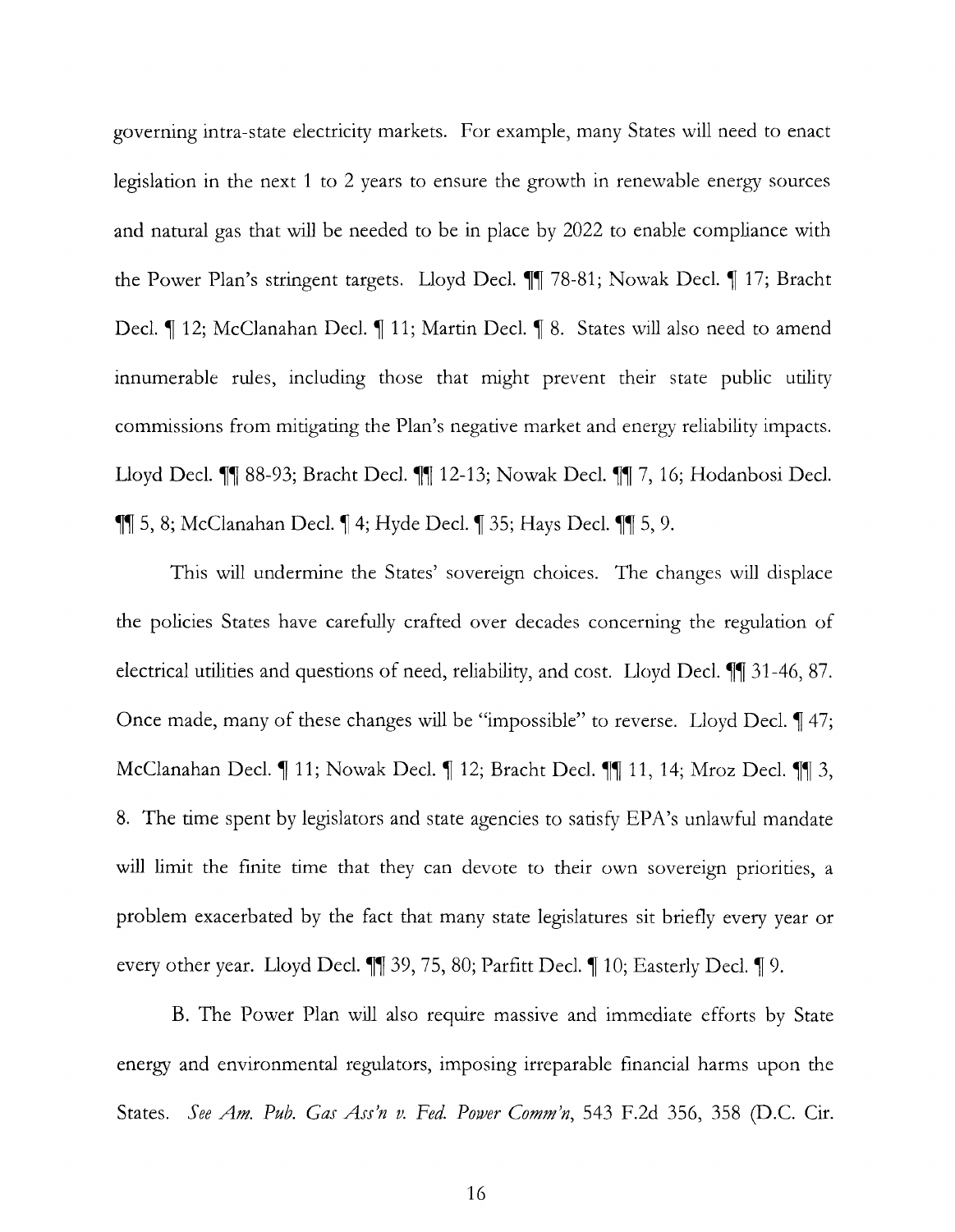1976); *Thunder Basin Coal Co. v. Reich,* 510 U.S. 200, 220-21 (1994) (Scalia, J., concurring); *Odebrecht Constr., Inc. v. Sec'y, Fla. Dep't of Transp.*, 715 F.3d 1268, 1289 **(11th** Cir. 2013). These efforts will cost the States tens of thousands of unrecoverable hours and millions of unrefundable dollars. *See, e.g.*, Durham Decl. 16 (7,100 hours of 9 senior staff members); McClanahan Decl.  $\parallel$  6 (\$500,000 to \$1 million on consultants alone); Gore Decl.  $\P$  6 (\$760,000 per year).

Just a few examples of State regulators' responsibilities under the Power Plan illustrate the point. To design State Plans that shift the States' energy grids away from coal-fired generation, States will need to conduct interagency analyses and then consult with stakeholders to determine what changes can plausibly be made to increase natural gas and add renewable energy generation. Nowak Decl.  $\P$  4-13; McClanahan  $\P$  4-10; Martin Decl.  $\P$  8-9. This process will include an assessment of the forms of energy available to the State, whether developing more new energy sources is feasible, and what changes to state law would be required. Bracht Decl.  $\P$ 2, 8, 10, 12; McClanahan Decl.  $\blacksquare$  5, 7-8; Hodanbosi Decl.  $\blacksquare$  5; Gore Decl.  $\blacksquare$  5-6; Lloyd Decl.  $\P$  47-48, 82-87; Martin Decl.  $\P$  8. States will then need to undertake to change state laws and regulations governing their electricity markets. Gustafson Decl. <sup>~</sup>15. And since the Power Plan contemplates interstate regimes, States will need to engage in time-consuming interstate consultation. Lloyd Decl.  $\parallel$  85-86; Bracht Decl.  $\P$  14; Stevens Decl.  $\P$  10; Macy  $\P$  5; McClanahan Decl.  $\P$  14.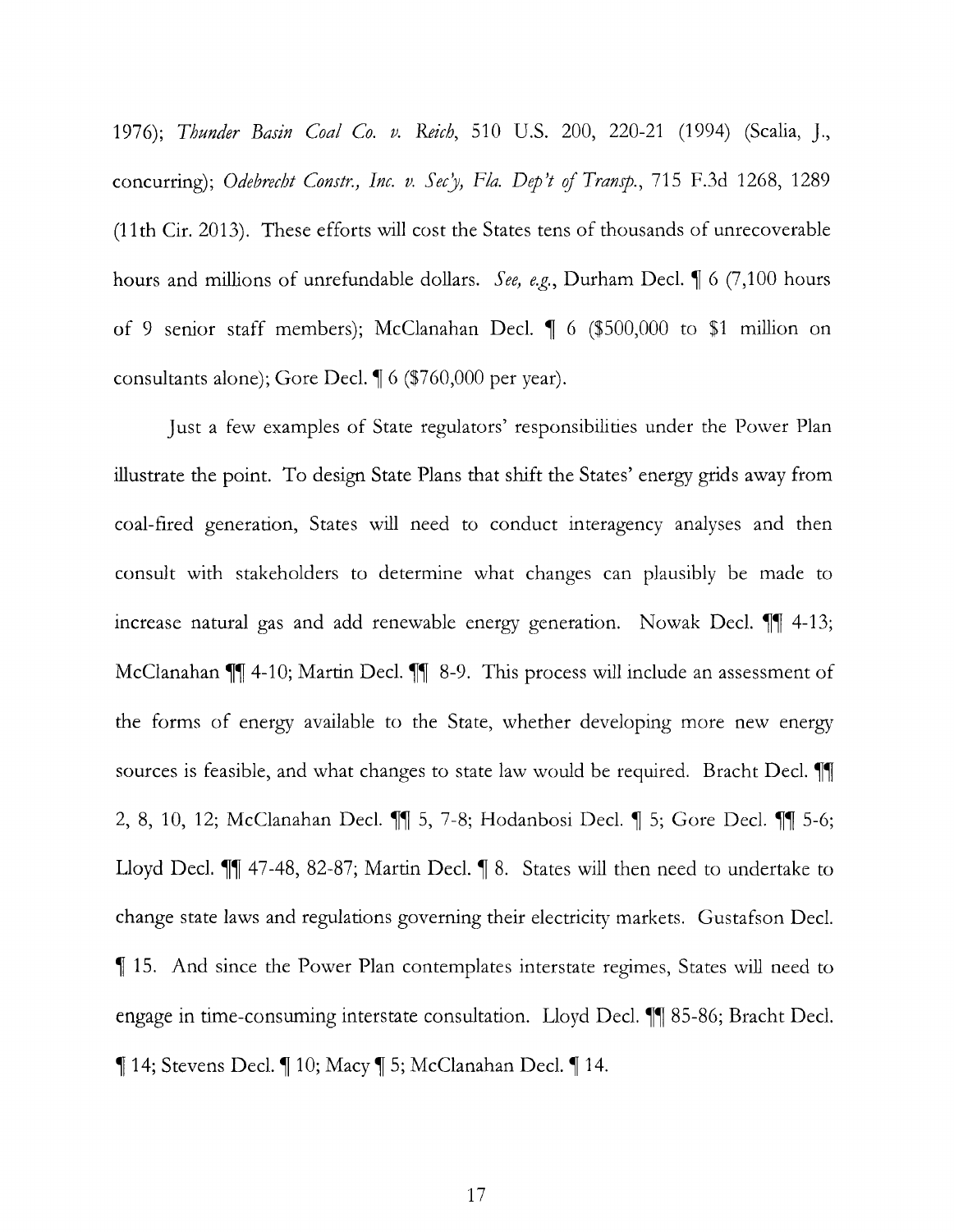C. Critically, the regulatory and statutory steps that the States will need to take must begin "immediately." Hyde Decl. 10; Lloyd Decl. 11 86, 93; Stevens Decl. ~~ 5-10; Thomas Decl. ~ 7; Bracht Decl. ~~ 7-8. As EPA explained, the Plan's submission deadlines—the first in September 2016, and the last in September 2018 are based on EPA's view of "the need to begin promptly what will be a lengthy effort to implement the requirements of' the Rule. 80 Fed. Reg. at 64,855.

By September 2016, the States must submit their Plans or seek extensions by: (1) identifying the State Plans that are "under consideration"; (2) providing an "appropriate explanation" for the extension; and (3) describing how they have provided for "meaningful engagement" with the public. 80 Fed. Reg. at 64,856. Even the steps for an extension requires immediate and substantial expenditures, as deciding between the Rule's various options-outlined in *500 pages,* 80 Fed. Reg. at 64,826-64,914--involves a massive effort by each State, as described in the States' declarations. Hyde Decl. 1 9; Stevens Decl. 11 5-10; McClanahan Decl. 11 4-10; Bracht Decl. <sup>¶</sup> 2, 7-8, 12; Spencer Decl. ¶ 4; Nowak Decl. <sup>¶</sup> 4-13; Hodanbosi Decl.  $~$  [[ 5-6; Gore Decl.  $~$  [[ 5-6; Martin Decl.  $~$  [ 8. Awaiting completion of this litigation to begin these efforts will likely result in the States missing the September 2016 deadline, which would permit EPA to impose its own Federal Plan, taking over those States' sovereign functions over their own energy grids. 80 Fed. Reg. at 64,856-57.

Moreover, States that intend to seek an extension until September 2018 cannot simply do the work required for the extension and then await completion of this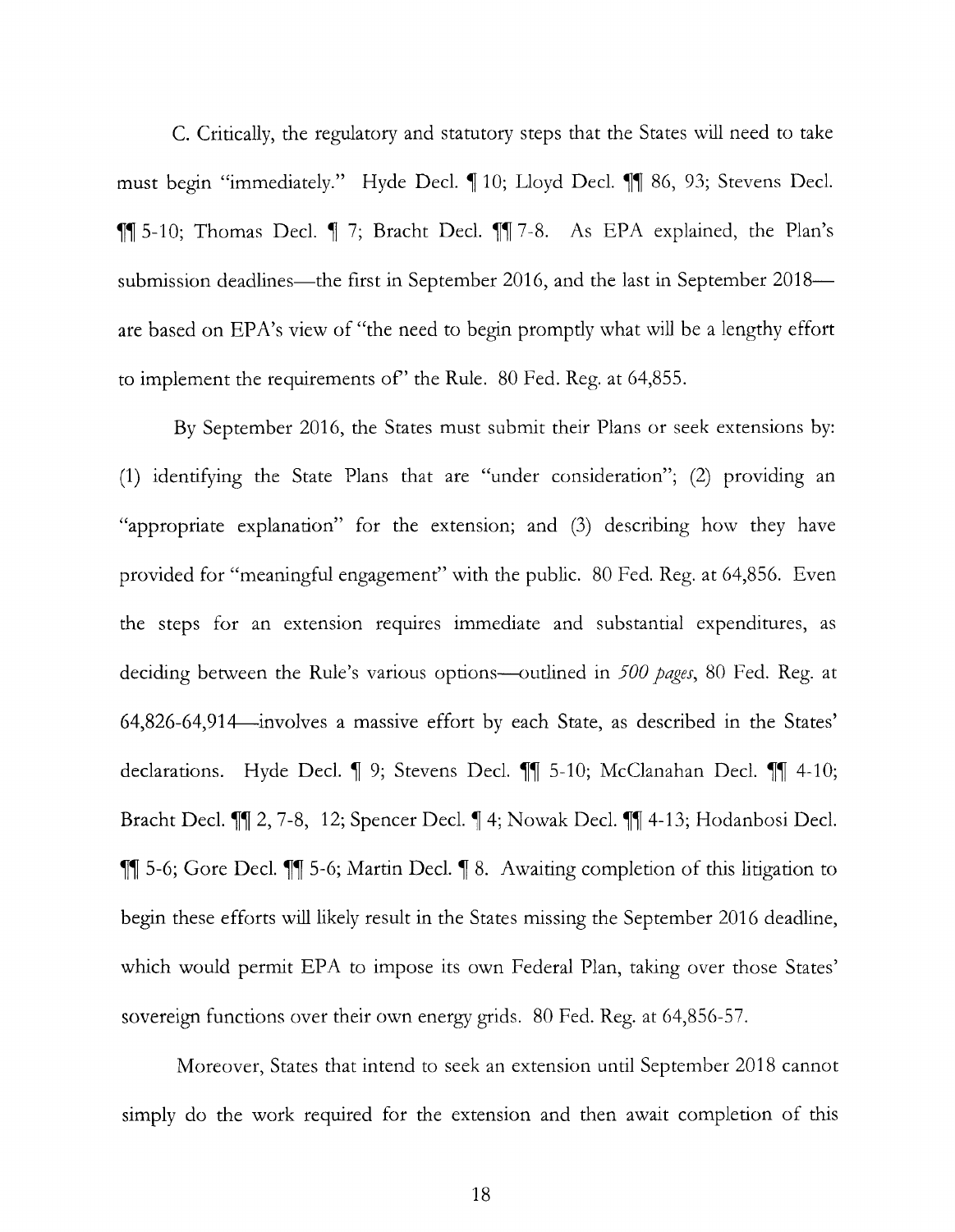litigation to continue work on their Plans. The Rule is the most complex rule the States have faced, requiring some States 3 to 5 years to finish their State Plans. Gross Decl.  $\parallel$  3; Stevens Decl.  $\parallel$  8. Given that the massive changes required by the Rule can take years, States will need to act well before the end of this litigation if they have any hope of meeting the September 2018 deadline. Lloyd Decl.  $\parallel$  86; Hyde Decl.  $\parallel$  9, 20, 22; Martin Decl.  $\P$  7. Notably, the Rule requires States to submit an "update" to EPA by September 2017, describing "the type of approach it will take in the final plan submittal and to draft legislation or regulations for this approach." 80 Fed. Reg. at 64,859. Crafting such legislation and regulations is a complex endeavor, which will divert sovereign resources. States cannot wait until litigation is completed to begin these time-consuming tasks. Lloyd Decl.  $\parallel$  93; Hyde Decl.  $\parallel$  31; Martin Decl.  $\parallel$  7, 8.

## **III. The Balance Of Harms And The Public Interest Strongly Favor A Stay.**

As the Sixth Circuit recently explained in staying another far-reaching EPA rule, "the sheer breadth of the ripple effects caused by the Rule[] . . . counsels strongly in favor of maintaining the status quo for the time being." *In re EPA,* Nos. 15- 3799/3822/3853/3887, -- F.3d --, --, 2015 WL 5893814, at \*3 (6th Cir. Oct. 9, 2015). EPA designed the Power Plan to have massive, immediate "ripple effects" throughout the energy economy, including forcing significant early retirement of coal-fired power plants as early as 2016. *See* Energy Ventures Analysis, "Evaluation of the Immediate Impact of the Clean Power Plan Rule on the Coal Industry," at 16, 66-68 (Sept.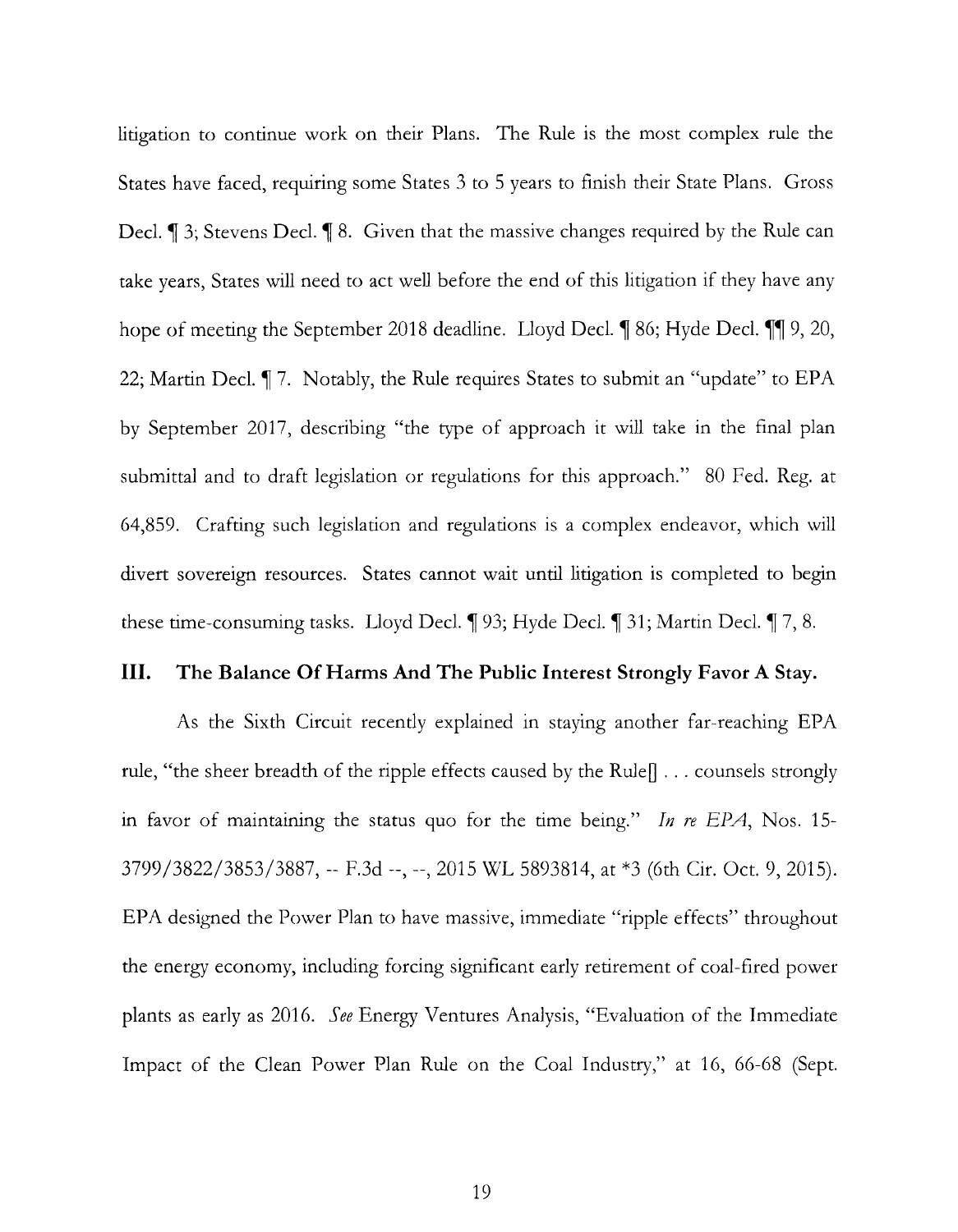2015).<sup>8</sup> These retirements will reduce the supply of one of the most reliable sources of energy, resulting in higher energy prices, threatened blackouts during periods of increased demand, and lost jobs. Lloyd Decl. **11** 31, 33, 41-46. A stay would "silence] the whirlwind of confusion that springs from uncertainty about the requirements of the new Rule and whether they will survive legal testing [while] honor[ing] the policy of cooperative federalism." *In re EPA,* 2015 WL 5893814, at \*3. If the Plan's massive obligations are to be imposed upon the States and their citizens, while fundamentally changing the CAA's "cooperative federalism" regime, *id.,* this should occur only after this Court has had a full opportunity to review the Plan.

Nor is there any persuasive reason to deny the stay. EPA has repeatedly missed its own deadlines for issuing the Power Plan, indicating that no harm will occur from a delay in the implementation of just one of the Administration's cascade of carbon-dioxide-focused rules. *See* No. 14-1146, ECF 1540020, ]A 3 (EPA committing to sign final Power Plan by May 26, 2012). In any event, given that the Power Plan is illegal, there is no legally cognizable interest in compliance with the Plan's deadlines. *jacksonville Port Auth. v. Adams,* 556 F.2d 52, 58-59 (D.C. Cir. 1977).

#### **CONCLUSION**

The States respectfully request that the Motion for Stay and for Expedited Consideration of the Petition for Review be granted.

<sup>8</sup>**http:/** /www.nma.org/pdf/EVA-Report-Final.pdf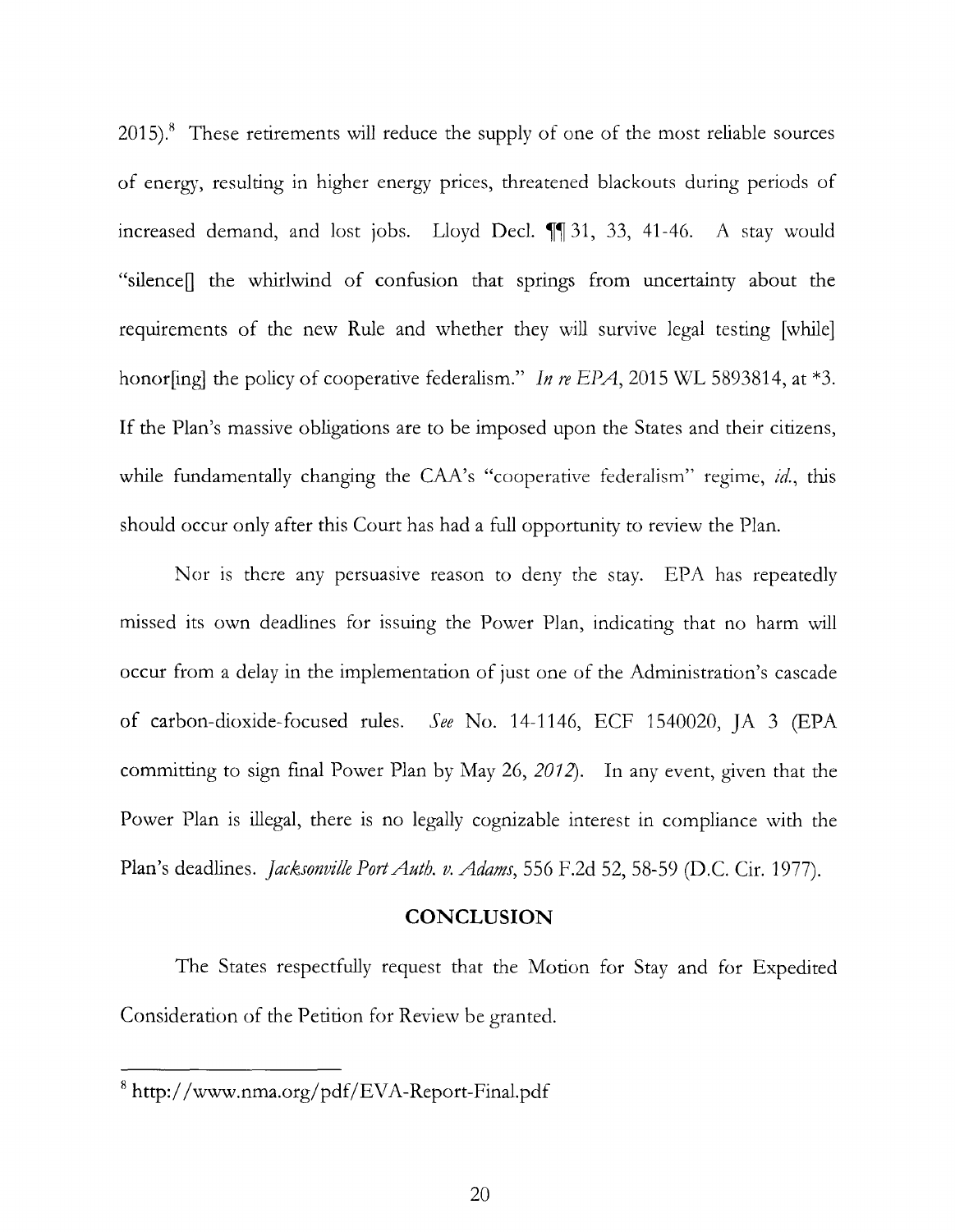Dated: October 23, 2015 Respectfully submitted,

 $\mathscr{A}\mathscr{B}$ 

Patrick Morrisey Attorney General of West Virginia Elbert Lin Solicitor General *Counsel* of *Record*  Misha Tseytlin General Counsel J. Zak Ritchie Assistant Attorney General State Capitol Building 1, Room 26-E Tel. (304) 558-2021 Fax (304) 558-0140 Email: elbert.lin@wvago.gov *Counsel for Petitioner State of West Virginia* 

*Is!* Scott A. Keller Ken Paxton Attorney General of Texas Charles E. Roy First Assistant Attorney General Bernard L. McNamee II Chief of Staff Scott A. Keller Solicitor General *Counsel* of *Record*  P.O. Box 12548 Austin, Texas 78711-2548 Tel. (512) 936-1700 Email: Scott.Keller@ texasattorneygeneral.gov *Counsel for Petitioner State of Texas* 

*Is!* Andrew Brasher

Luther Strange Attorney General of Alabama Andrew Brasher Solicitor General *Counsel* of *Record*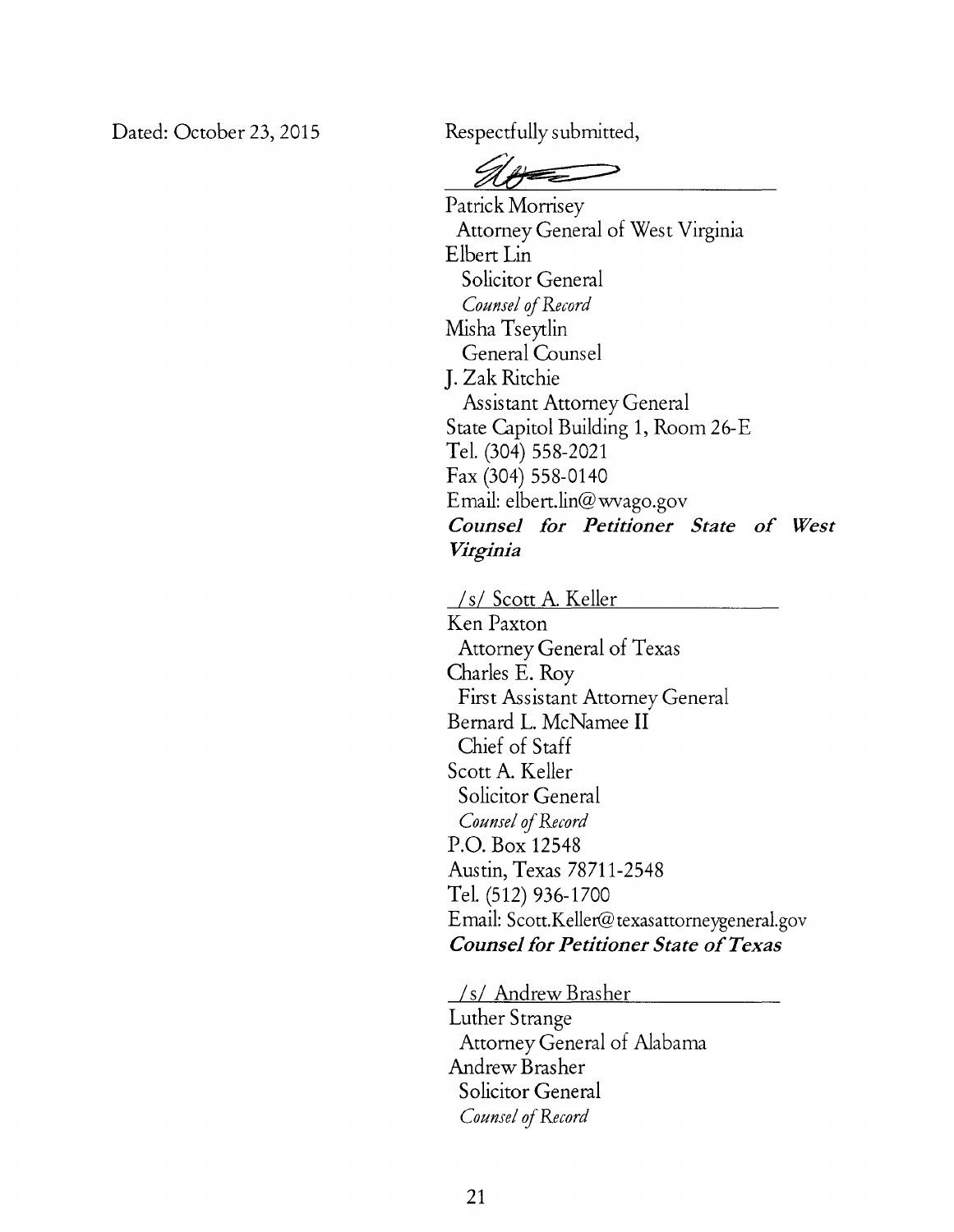501 Washington Ave. Montgomery, AL 36130 Tel. (334) 590-1029 Email: abrasher@ago.state.al.us *Counsel for Petitioner State of Alabama* 

*Is/* John **R.** Lopez IV Mark Brnovich Attorney General of Arizona John R. Lopez IV *Counsel* if *Record*  Dominic E. Draye Keith Miller Assistant Attorneys General Maureen Scott Janet Wagner Janice Alward Arizona Corp. Commission, Staff Attorneys 1275 West Washington Phoenix, AZ 85007 Tel. (602) 542-5025 Email: john.lopez@azag.gov *Counsel for Petitioner Corporation Commission Arizona* 

*Is/* Jamie L. Ewing Leslie Rutledge Attorney General of Arkansas Jamie L. Ewing Assistant Attorney General *Coumel qf Record*  323 Center Street, Ste. 400 Little Rock, AR 72201 Tel. (501) 682-5310 Email: jamie.ewing@arkansasag.gov *Counsel for Petitioner State of Arkansas* 

*Is!* Frederick Yarger Cynthia H. Coffman Attorney General of Colorado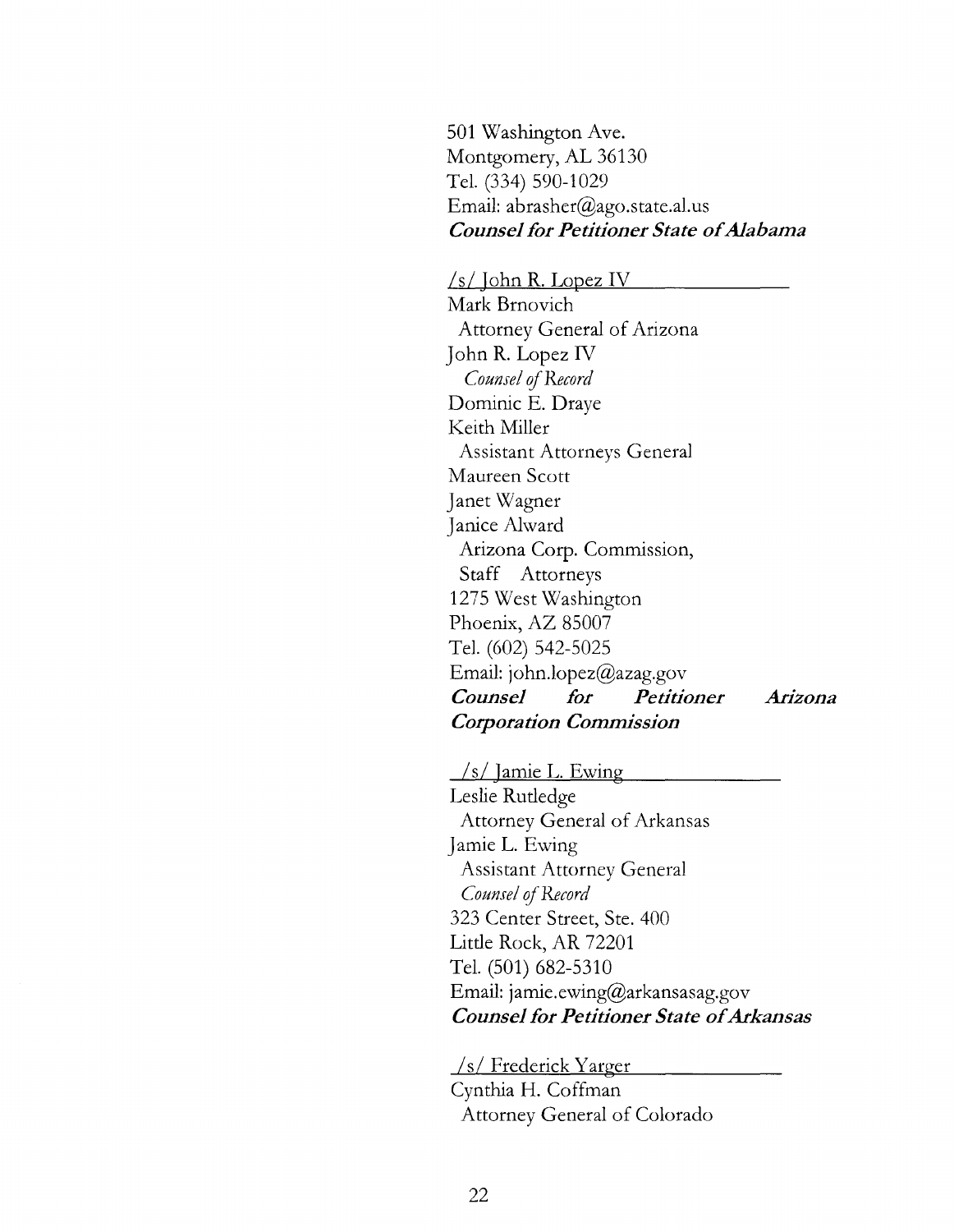Frederick Yarger Solicitor General Counsel of Record 1300 Broadway, 1Oth Floor Denver, CO 80203 Tel. (720) 508-6168 Email: fred.yarger@state.co.us *Counsel for Petitioner State of Colorado* 

*Is/* Allen Winsor

Pamela Jo Bondi Attorney General of Florida Allen Winsor Solicitor General of Florida Counsel of Record Office of the Attorney General PL-01, The Capitol Tallahassee, FL 32399-1050 Tel. (850) 414-3681 Fax (850) 410-2672 Email: allen.winsor@myfloridalegal.com *Counsel for Petitioner State of Florida* 

*Is/* Britt C. Grant

Samuel S. Olens Attorney General of Georgia Britt C. Grant Solicitor General *Counsel* of *Record*  40 Capitol Square SW Atlanta, GA 30334 Tel. (404) 656-3300 Fax (404) 463-9453 Email: bgrant@law.ga.gov *Counsel for Petitioner State of Georgia* 

*Is*/Timothy Junk

Gregory F. Zoeller Attorney General of Indiana Timothy Junk Deputy Attorney General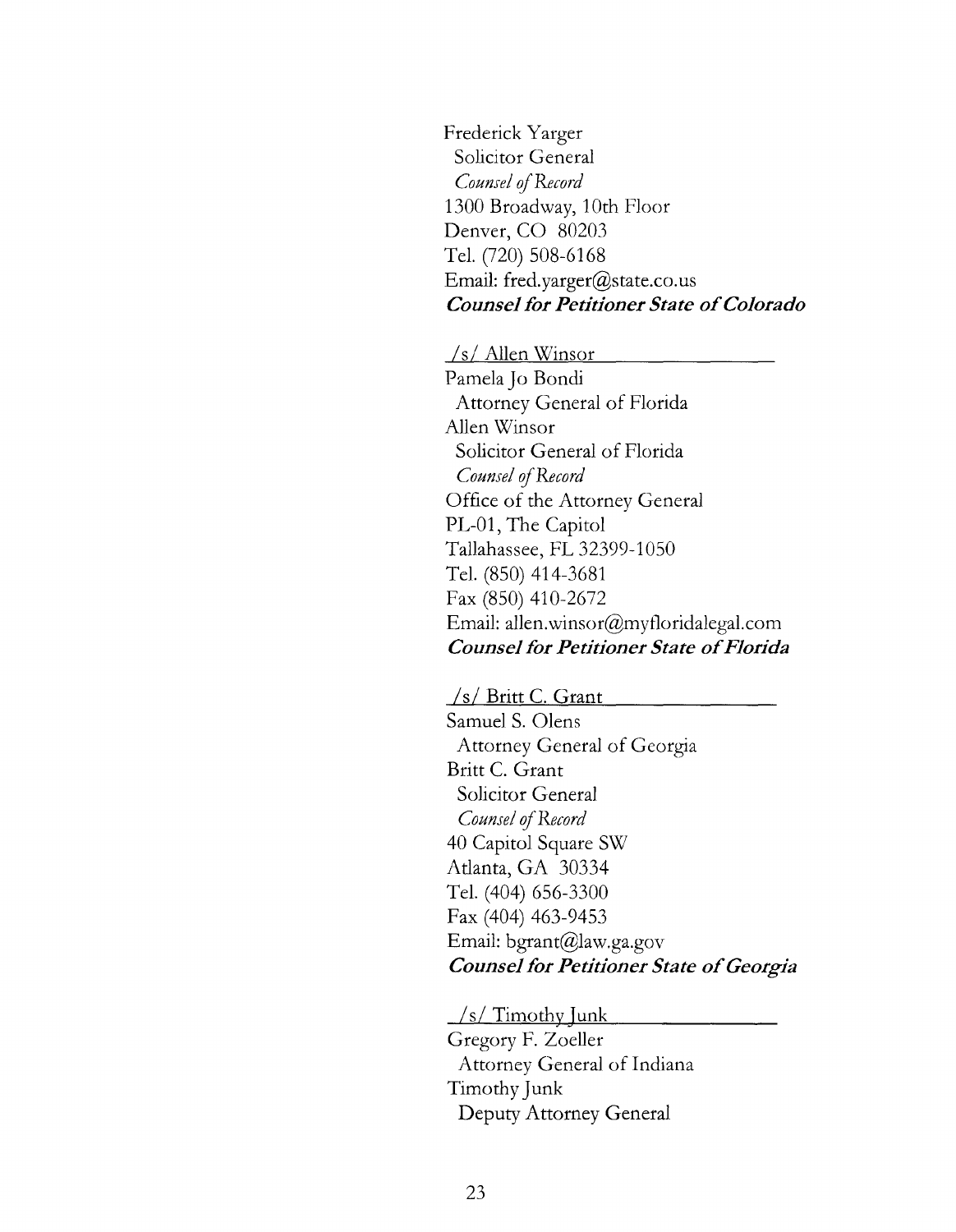*Counsel qfRecord*  Indiana Government Ctr. South, Fifth Floor 302 West Washington Street Indianapolis, IN 46205 Tel. (317) 232-6247 Email: tim.junk@atg.in.gov *Counsel for Petitioner State of Indiana* 

*Is!* Jeffrey A. Chanay

Derek Schmidt Attorney General of Kansas Jeffrey A. Chanay Chief Deputy Attorney General *Counsel* of *Record*  Bryan C. Clark Assistant Solicitor General 120 SW 1Oth Avenue, 3d Floor Topeka, KS 66612 Tel. (785) 368-8435 Fax (785) 291-3767 Email: jeff.chanay@ag.ks.gov *Counsel for Petitioner State of Kansas* 

*Is!* Jack Conway Jack Conway Attorney General of Kentucky *Counsel qfRecord*  700 Capital Avenue Suite 118 Frankfort, KY 40601 Tel: (502) 696-5650 Email: Sean.Riley@ky.gov *Counsel for Petitioner Commonwealth of Kentucky* 

*Is* / Megan K. Terrell James **D.** "Buddy" Caldwell Attorney General of Louisiana Megan K. Terrell Deputy Director, Civil Division *Counsel* of *Record*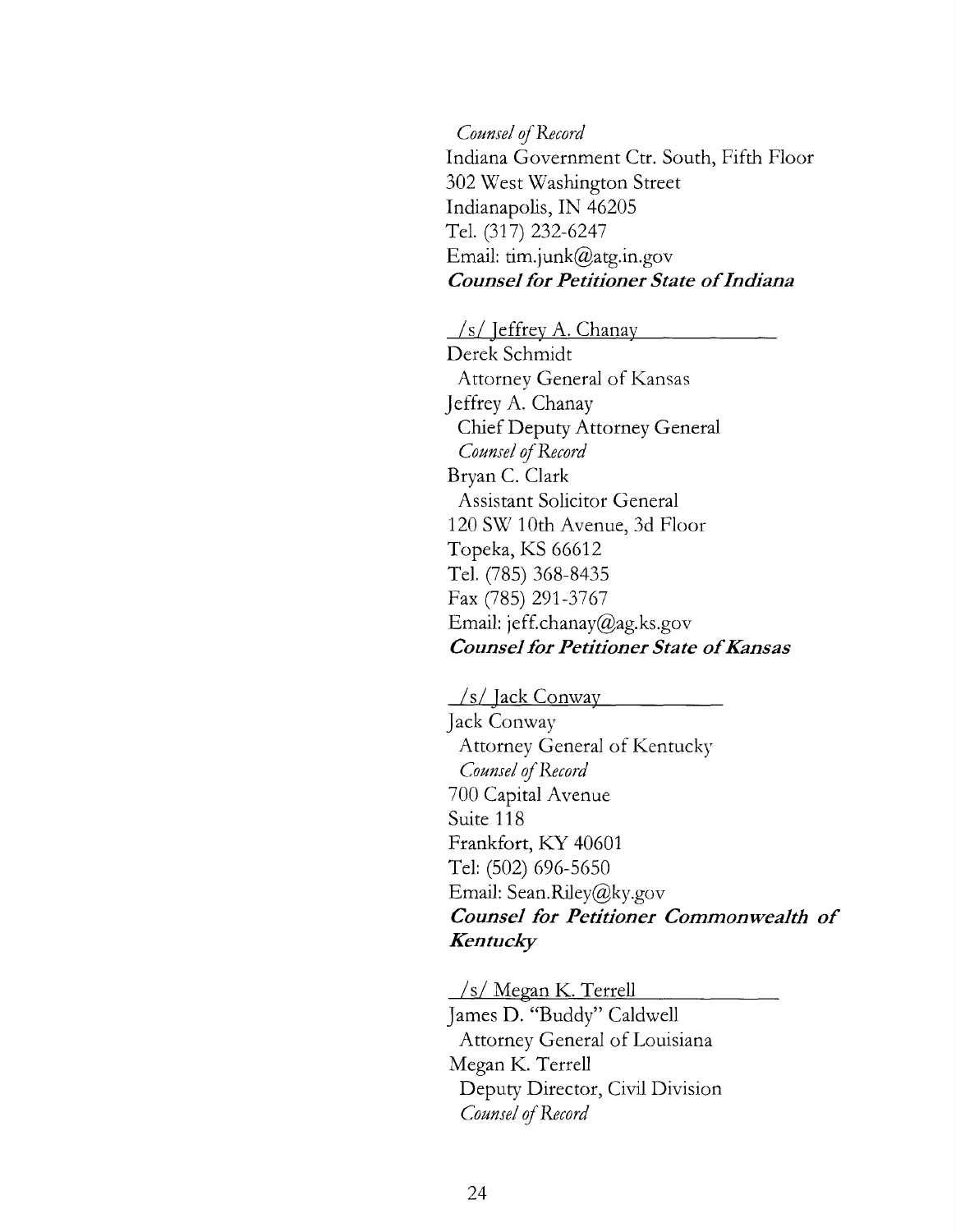1885 N. Third Street Baton Rouge, LA 70804 Tel. (225) 326-6705 Email: TerrellM@ag.state.la.us *Counsel for Petitioner State of Louisiana* 

*Is!* Donald Trahan Herman Robinson Executive Counsel Donald Trahan *Counsel of Record* Elliott Vega Louisiana Department of Environmental Quality Legal Division P.O. Box 4302 Baton Rouge, LA 70821-4302 Tel: (225) 219-3985 Fax: (225) 219-4068 Email: Donald.Trahan@La. Gov *Counsel for Petitioner State of Louisiana Department of Environmental Quality* 

*Is/* Aaron D. Lindstrom Bill Schuette Attorney General for the People of Michigan Aaron **D.** Lindstrom Michigan Solicitor General *Counsel* if *Record*  P.O. Box 30212 Lansing, MI 48909 Tel. (515) 373-1124 Fax (517) 373-3042 Email: LindstromA@michigan.gov *Counsel for Petitioner State of Michigan* 

*Is/* James R. Layton Chris Koster Attorney General of Missouri James R. Layton Solicitor General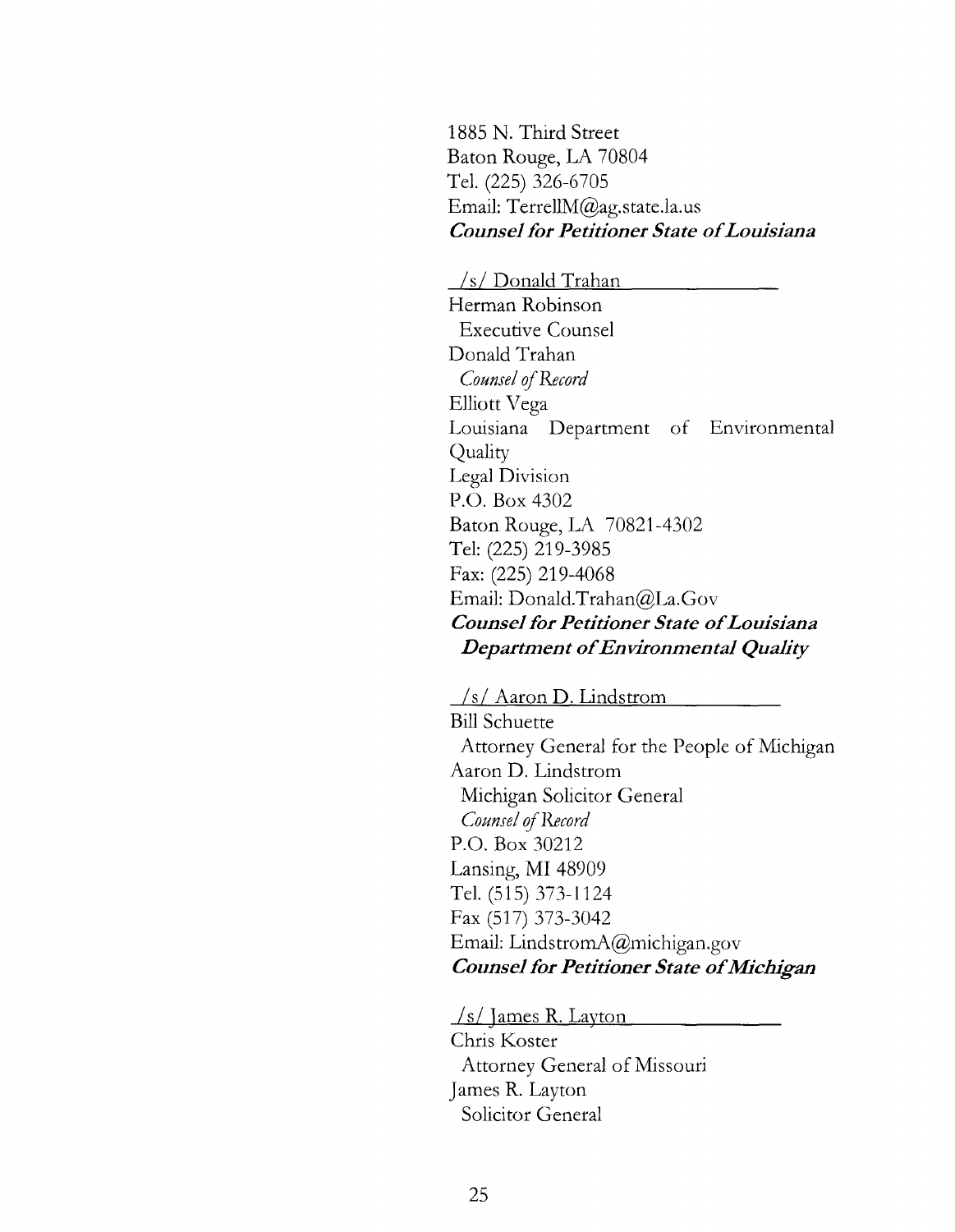*Counsel* qf *Record*  P.O. Box 899 207 W. High Street Jefferson City, Missouri 65102 Tel. (573) 751-1800 Fax (573) 751-0774 Email: james.layton@ago.mo.gov *Counsel for Petitioner State of Missouri* 

*Is/* Dale Schowengerdt

Timothy C. Fox Attorney General of Montana Alan Joscelyn Chief Deputy Attorney General Dale Schowengerdt Solicitor General *Counsel* qf *Record*  215 North Sanders Helena, Montana 59620-1401 Tel: (406) 444-7008 Email: dales@mt.gov *Counsel for Petitioner State of Montana* 

*Is I* Justin **D.** Lavene Doug Peterson Attorney General of Nebraska Dave Bydlaek Chief Deputy Attorney General Justin D. Lavene Assistant Attorney General *Counsel of Record* 2115 State Capitol Lincoln, NE 68509 Tel. (402) 471-2834 Email: justin.lavene@nebraska.gov *Counsel for Petitioner State of Nebraska* 

*Is/* Robert J. Kinney John **J.** Hoffman Acting Attorney General of New Jersey David C. Apy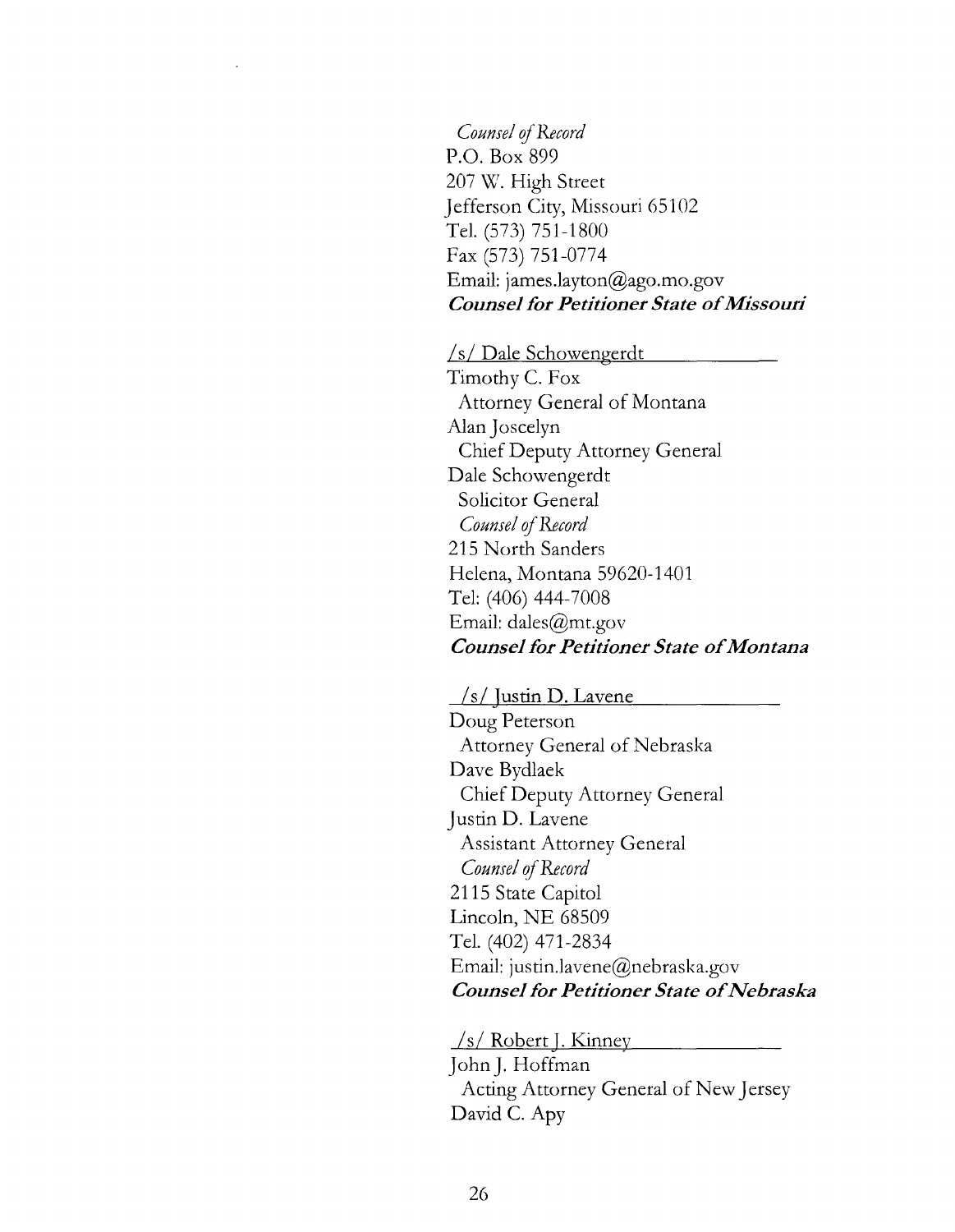Assistant Attorney General Robert J. Kinney Deputy Attorney General *Counsel of Record* Division of Law R.J. Hughes Justice Complex P.O. Box 093 25 Market Street Trenton, NJ 08625-0093 Tel. (609) 292-6945 Fax (609)341-5030 Email: Robert.Kinney@dol.lps.state.nj.us *Counsel for Petitioner State of New Jersey* 

*Is/* Eric E. Murphy Michael DeWine Attorney General of Ohio Eric E. Murphy State Solicitor *Counsel of Record* 30 E. Broad St., 17th Floor Columbus, OH 43215 Tel. (614) 466-8980 Email: eric.murphy@ohioattorneygeneral.gov *Counsel for Petitioner State of Ohio* 

/s/ James Emory Smith, Jr. Alan Wilson Attorney General of South Carolina Robert D. Cook Solicitor General James Emory Smith, Jr. Deputy Solicitor General *Counsel of Record* P.O. Box 11549 Columbia, SC 29211 Tel. (803) 734-3680 Fax (803) 734-3677 Email: ESmith@scag.gov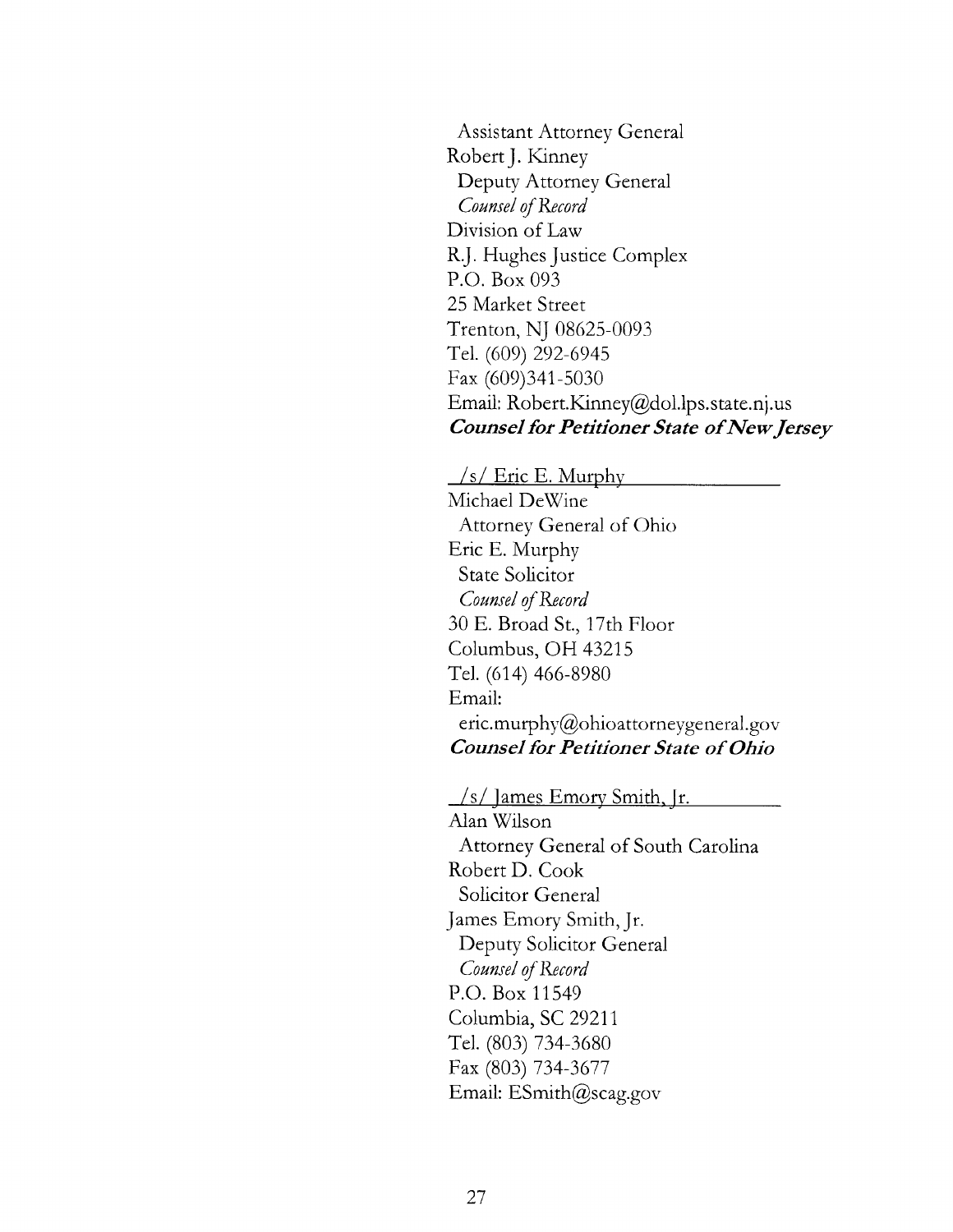# *Counsel for Petitioner State of South Carolina*

*Is/* Steven R. Blair

Marty J. Jackley Attorney General of South Dakota Steven R. Blair Assistant Attorney General *Counsel of Record* 1302 E. Highway 14, Suite 1 Pierre, SD 57501 Tel. (605) 773-3215 Email: steven.blair@state.sd.us *Counsel for Petitioner State of South Dakota* 

*Is!* Parker Douglas Sean Reyes Attorney General of Utah Parker Douglas Federal Solicitor *Counsel of Record* Utah State Capitol Complex 350 North State Street, Suite 230 Salt Lake *City,* Utah 84114-2320 Email: pdouglas@utah.gov *Counsel for Petitioner State of Utah*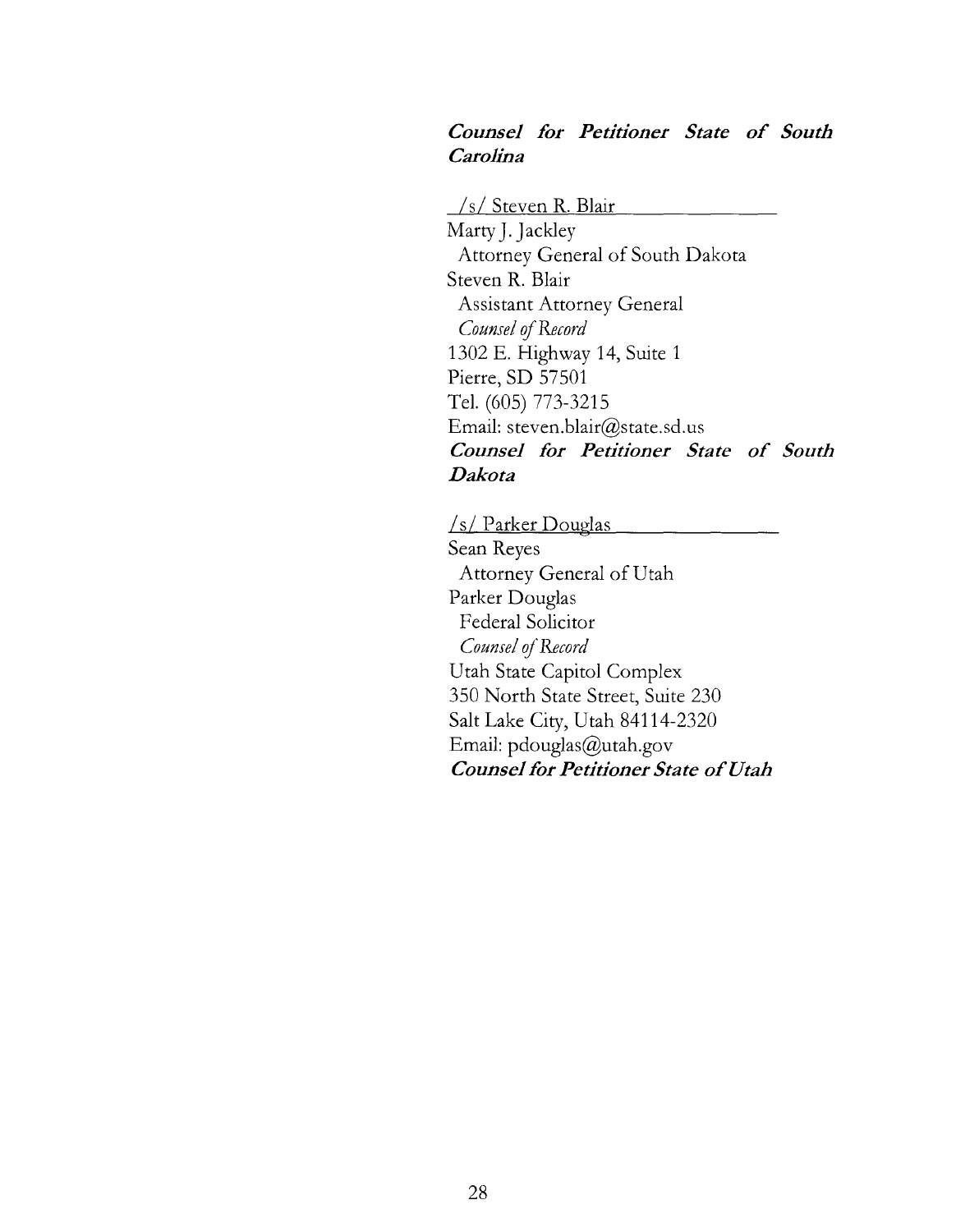*Is/* Delanie M. Breuer

Brad Schimel Attorney General of Wisconsin Andrew Cook Deputy Attorney General Delanie M. Breuer Assistant Deputy Attorney General *Counsel of Record* Wisconsin Department of Justice 17 West Main Street Madison, WI 53707 Tel: (608) 267-8901 Email: Breuerdm@doj.state.wi.us *Counsel for Petitioner State of Wisconsin* 

*Is/* Tames Kaste - Peter K. Michael Attorney General of Wyoming James Kaste Deputy Attorney General *Counsel of Record* Michael J. McGrady Senior Assistant Attorney General 123 State Capitol Cheyenne, WY 82002 Tel. (307) 777-6946 Fax (307) 777-3542 Email: james.kaste@wyo.gov *Counsel for Petitioner State of Wyoming* 

*Is!* Sam M. Hayes Sam M. Hayes General Counsel *Counsel of Record* Craig Bromby Deputy General Counsel Andrew Norton Deputy General Counsel North Carolina Department of Environmental Quality 1601 Mail Service Center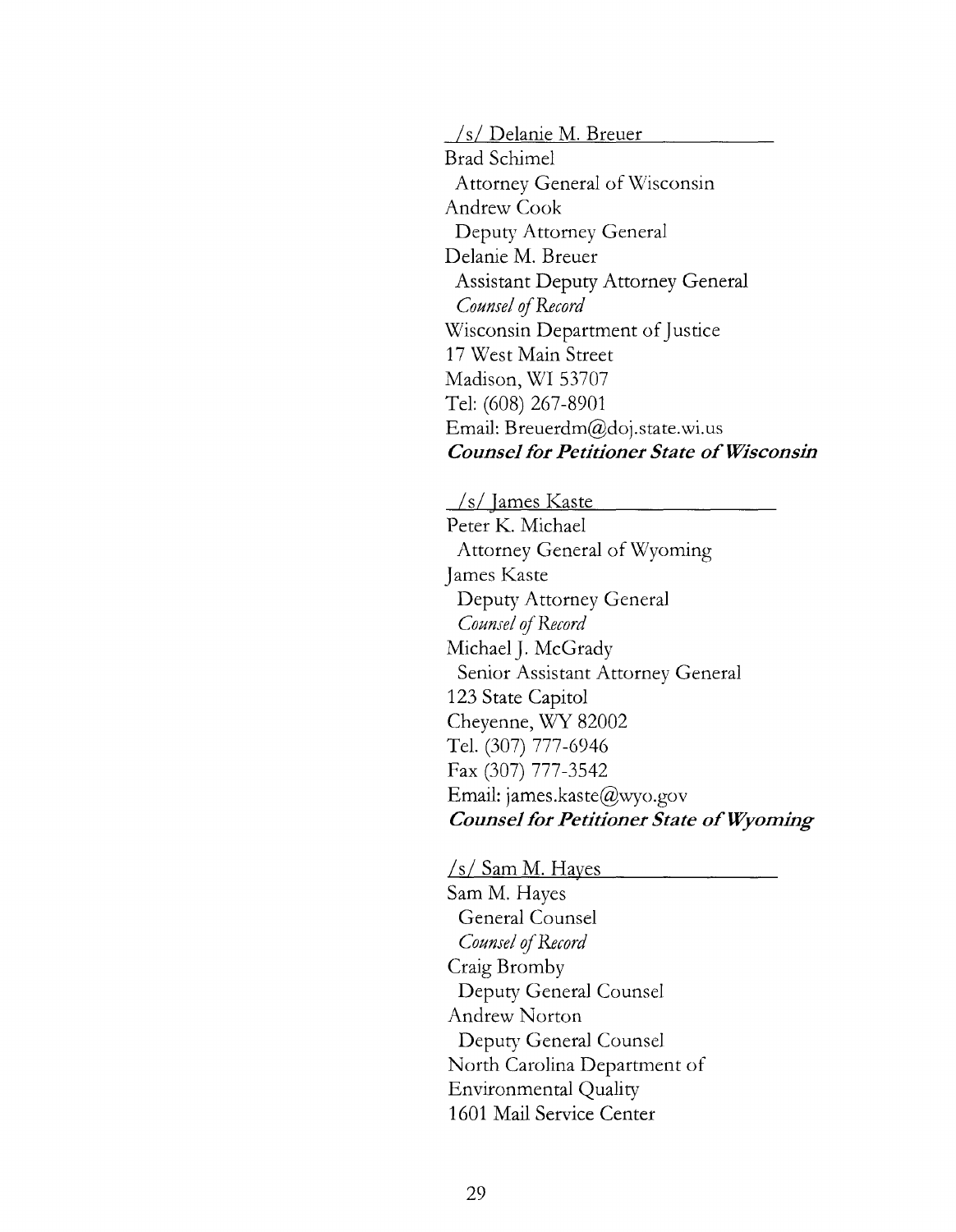Raleigh, NC 27699-1601 Tel. (919) 707-8616 Email: sam.hayes@ncdenr.gov *Counsel for Petitioner State of North Carolina Department of Environmental Quality*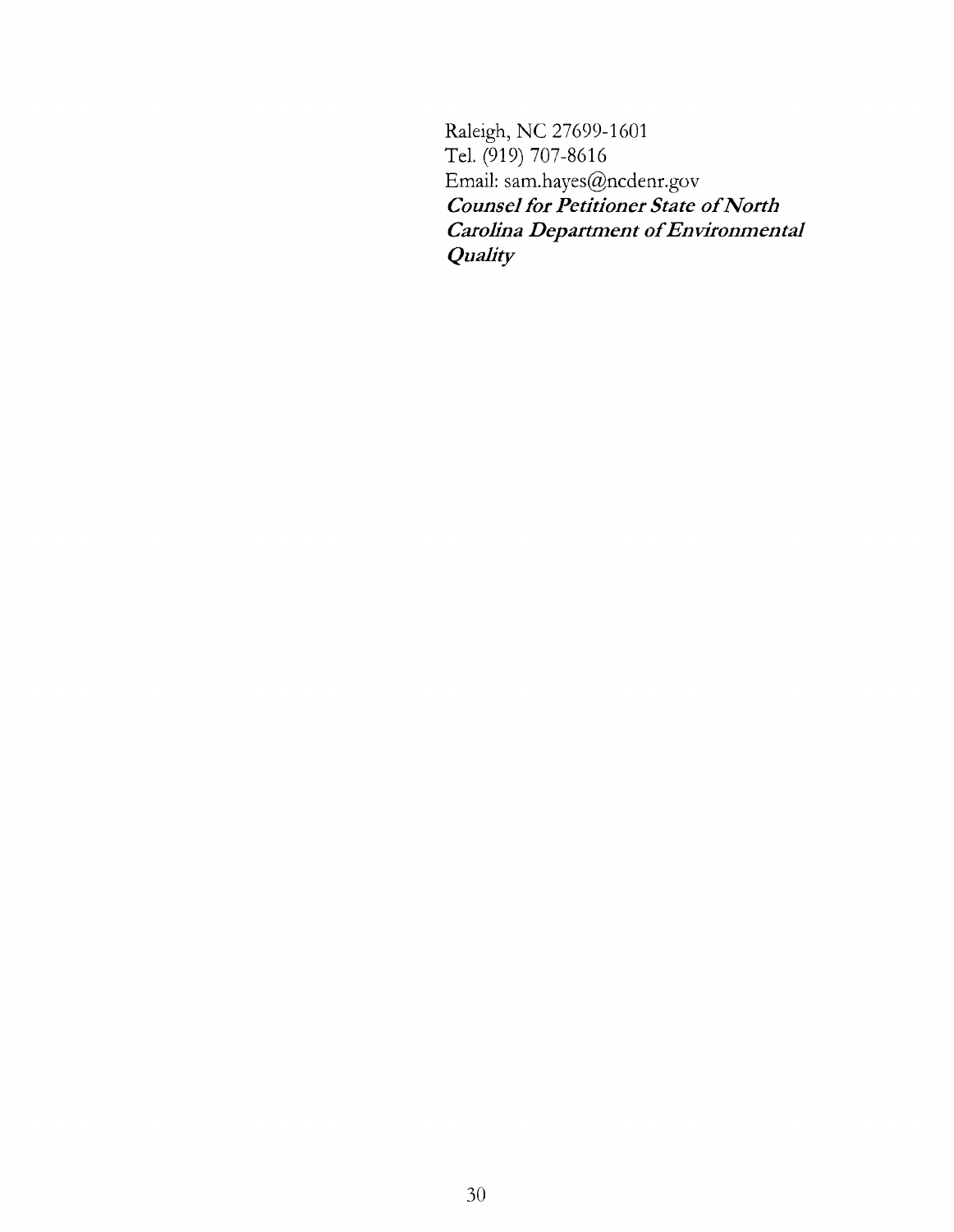#### **CERTIFICATE OF COMPLIANCE**

This motion complies with Federal Rule of Appellate Procedure 21 (d) because it does not exceed 20 pages, excluding the parts of the motion exempted by 21 (d). This motion also complies with the typeface requirements of Fed. R. App. P. 32(a)(S) and the type style requirements of Fed. R. App. P.  $32(a)(6)$  because it has been prepared in a proportionally spaced typeface using Microsoft Word in 14-point Garamond.

hum Zk Kilote

Counsel for Petitioner State of West Virginia